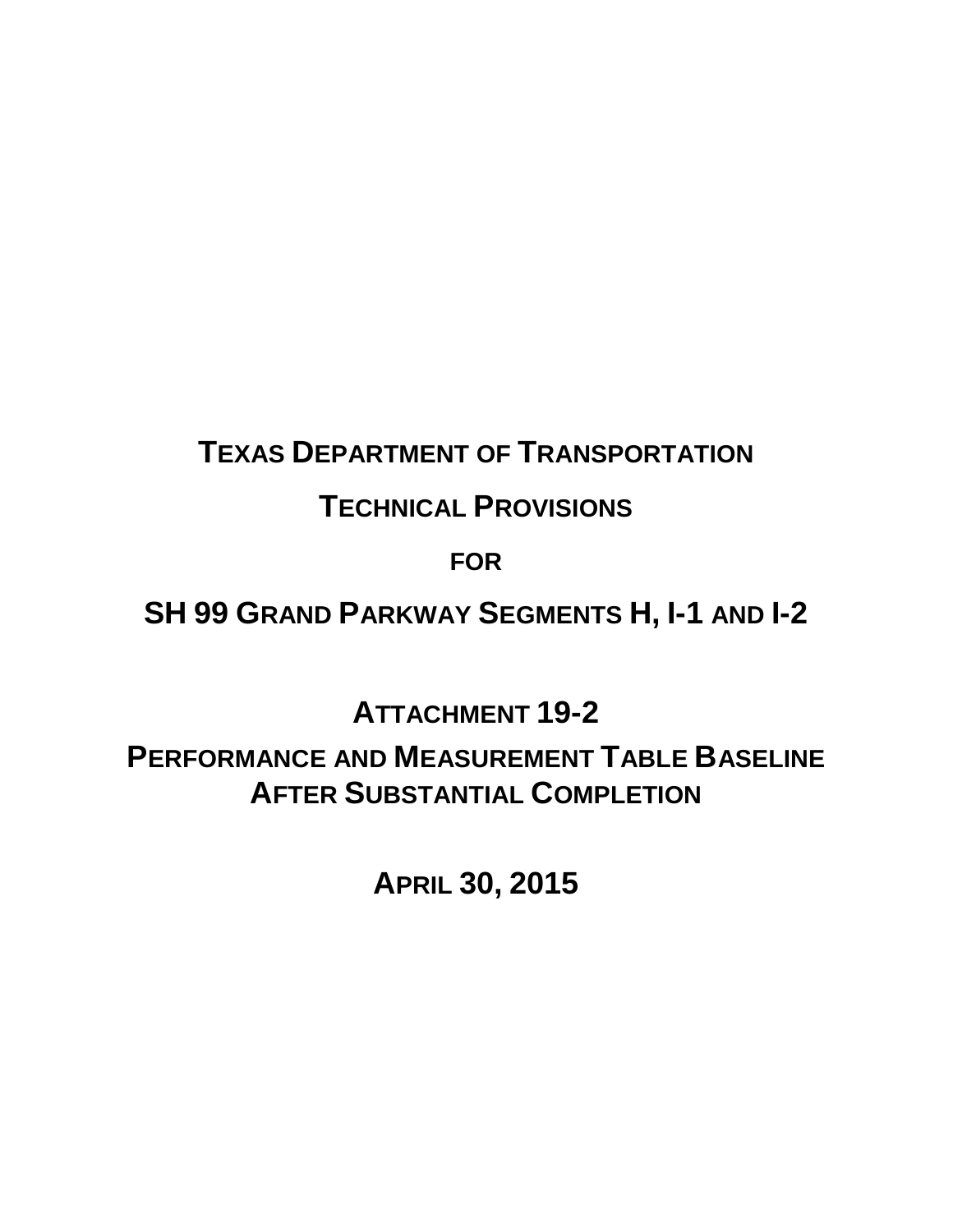### **PERFORMANCE AND MEASUREMENT TABLE BASELINE AFTER SUBSTANTIAL COMPLETION**

#### **Attachment 19-2: Performance and Measurement Table Baseline After Substantial Completion**

|                                   | <b>Performance and Measurement Table Baseline</b> |                            |                                                                                                                                                                      |                                      |                                               |                |                                                                                                                                                                                                                                                                                                                                                                                          |                                                                                                                                                       |              |  |  |
|-----------------------------------|---------------------------------------------------|----------------------------|----------------------------------------------------------------------------------------------------------------------------------------------------------------------|--------------------------------------|-----------------------------------------------|----------------|------------------------------------------------------------------------------------------------------------------------------------------------------------------------------------------------------------------------------------------------------------------------------------------------------------------------------------------------------------------------------------------|-------------------------------------------------------------------------------------------------------------------------------------------------------|--------------|--|--|
| <b>ELEMENT</b><br><b>CATEGORY</b> |                                                   | <b>REF ELEMENT</b>         | PERFORMANCE REQUIREMENT                                                                                                                                              | <b>RESPONSE TO</b><br><b>DEFECTS</b> |                                               |                | <b>INSPECTION AND</b><br><b>MEASUREMENT METHOD*</b>                                                                                                                                                                                                                                                                                                                                      | <b>MEASUREMENT</b><br><b>RECORD*</b>                                                                                                                  | <b>TARGE</b> |  |  |
|                                   |                                                   |                            |                                                                                                                                                                      | Cat 1                                | Cat 1                                         | Cat 2          |                                                                                                                                                                                                                                                                                                                                                                                          |                                                                                                                                                       |              |  |  |
|                                   |                                                   |                            |                                                                                                                                                                      | Mitiga-<br>tion                      | Hazard Perma-<br>nent<br><b>Remedy Repair</b> | Perma-<br>nent |                                                                                                                                                                                                                                                                                                                                                                                          |                                                                                                                                                       |              |  |  |
| 1) ROADWAY                        |                                                   |                            |                                                                                                                                                                      |                                      |                                               |                |                                                                                                                                                                                                                                                                                                                                                                                          |                                                                                                                                                       |              |  |  |
|                                   |                                                   |                            |                                                                                                                                                                      |                                      |                                               |                | Unless stated otherwise, measurements shall be conducted using<br>procedures, techniques, and measuring equipment consistent<br>with TxDOT's Pavement Management Information System<br>Rater's Manual. Unless otherwise stated, pavement<br>performance measurement records relate to 0.1-mile sections as<br>described in the Pavement Management Information System<br>Rater's Manual. |                                                                                                                                                       |              |  |  |
|                                   | l.1                                               | Obstructions and<br>debris | Roadway and clear zone free from<br>obstructions and debris                                                                                                          | 2 hrs                                | N/A                                           | N/A            | Visual Inspection                                                                                                                                                                                                                                                                                                                                                                        | Number of obstructions and<br>debris                                                                                                                  | <b>Nil</b>   |  |  |
|                                   | $\cdot$ .2                                        | Pavement                   | All roadways have a smooth surface course<br>(including bridge decks, covers, gratings,<br>frames and boxes) with adequate skid<br>resistance and free from Defects. | 24 hrs                               | 28 days                                       | 6 months       | a) Ruts - Mainlanes, shoulders<br>& ramps<br>Depth as measured using an<br>automated device in compliance<br>with TxDOT Standards.                                                                                                                                                                                                                                                       | Percentage of wheel path<br>length with ruts greater than<br>1/4" in depth in each Auditable<br>Section<br>• Mainlanes, shoulders and<br>ramps - $3%$ | Nil          |  |  |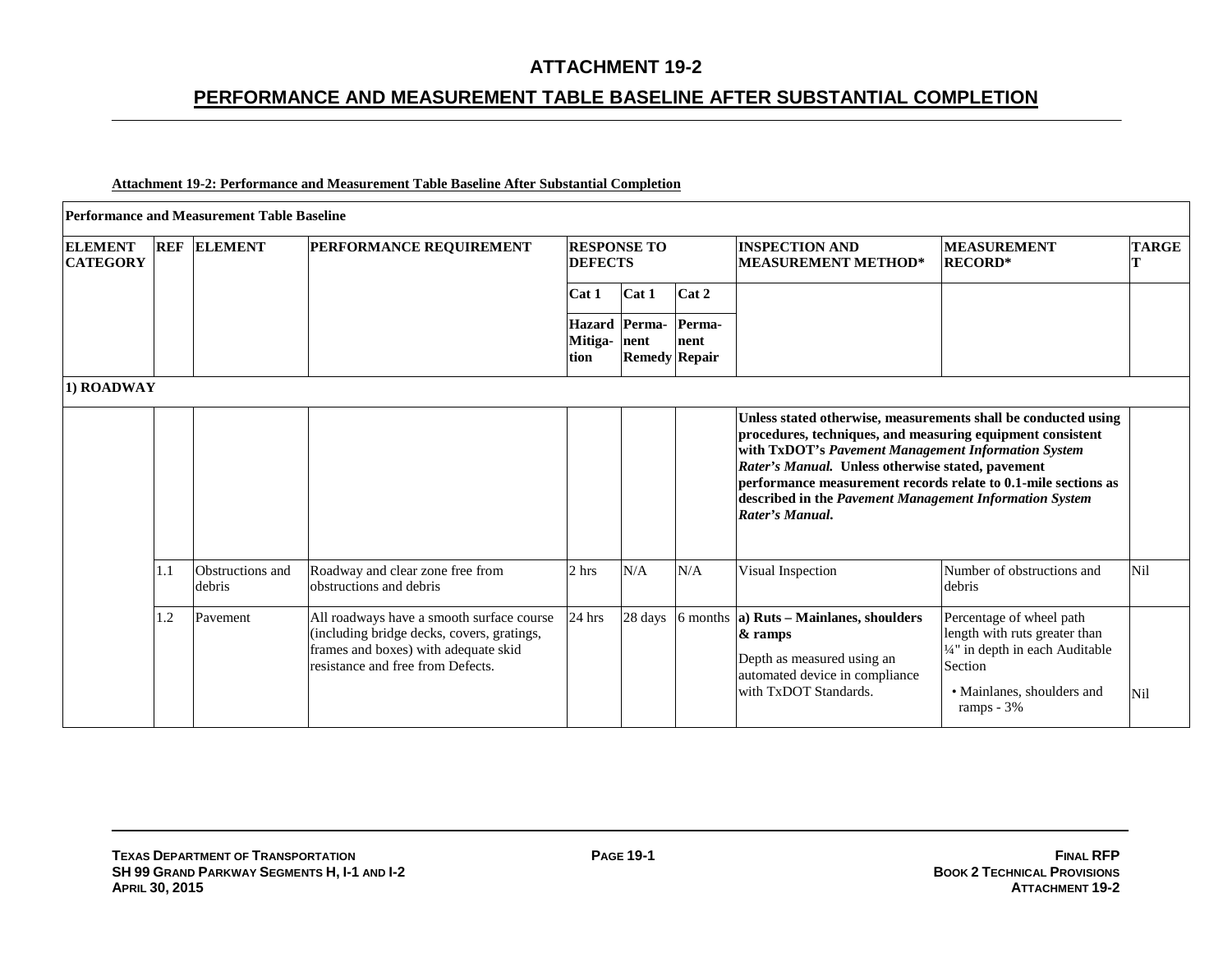|                                   | <b>Performance and Measurement Table Baseline</b> |                |                         |                      |                                       |                |                                                                                                                                                                                                |                                                                                                                                                                                 |              |  |  |
|-----------------------------------|---------------------------------------------------|----------------|-------------------------|----------------------|---------------------------------------|----------------|------------------------------------------------------------------------------------------------------------------------------------------------------------------------------------------------|---------------------------------------------------------------------------------------------------------------------------------------------------------------------------------|--------------|--|--|
| <b>ELEMENT</b><br><b>CATEGORY</b> | <b>REF</b>                                        | <b>ELEMENT</b> | PERFORMANCE REQUIREMENT | <b>DEFECTS</b>       | <b>RESPONSE TO</b>                    |                | <b>INSPECTION AND</b><br><b>MEASUREMENT METHOD*</b>                                                                                                                                            | <b>MEASUREMENT</b><br><b>RECORD*</b>                                                                                                                                            | <b>TARGE</b> |  |  |
|                                   |                                                   |                |                         | Cat 1                | Cat 1                                 | Cat 2          |                                                                                                                                                                                                |                                                                                                                                                                                 |              |  |  |
|                                   |                                                   |                |                         | Mitiga- nent<br>tion | Hazard Perma-<br><b>Remedy Repair</b> | Perma-<br>nent |                                                                                                                                                                                                |                                                                                                                                                                                 |              |  |  |
|                                   |                                                   |                |                         |                      |                                       |                |                                                                                                                                                                                                | • Frontage roads - 10%                                                                                                                                                          | Nil          |  |  |
|                                   |                                                   |                |                         |                      |                                       |                | 10ft straight edge used to measure<br>rut depth for localized areas.                                                                                                                           | Depth of rut at any location<br>greater than 0.5"                                                                                                                               | Nil          |  |  |
|                                   |                                                   |                |                         |                      |                                       |                | b) Ride quality<br>Measurement of International<br>Roughness Index (IRI) according<br>to TxDOT standard Tex-1001-S,<br>Operating Inertial Profilers and<br><b>Evaluating Pavement Profiles</b> | For 80% of all Auditable<br>(i)<br>Sections Measured, IRI<br>throughout 98% of each<br>Auditable Section is less<br>than or equal to:<br>• Mainlanes, ramps - 95"<br>per mile** | 100%         |  |  |
|                                   |                                                   |                |                         |                      |                                       |                | ** To allow for measurement bias,<br>an adjustment of -10 (minus ten) is<br>made to IRI measurements for<br>concrete pavements before<br>assessing threshold compliance                        | • Frontage roads - 120"<br>per mile**                                                                                                                                           | 100%         |  |  |
|                                   |                                                   |                |                         |                      |                                       |                | (Renewal Work and new<br>construction subject to                                                                                                                                               | (ii) IRI measured throughout<br>98% of Auditable Section                                                                                                                        | 100%         |  |  |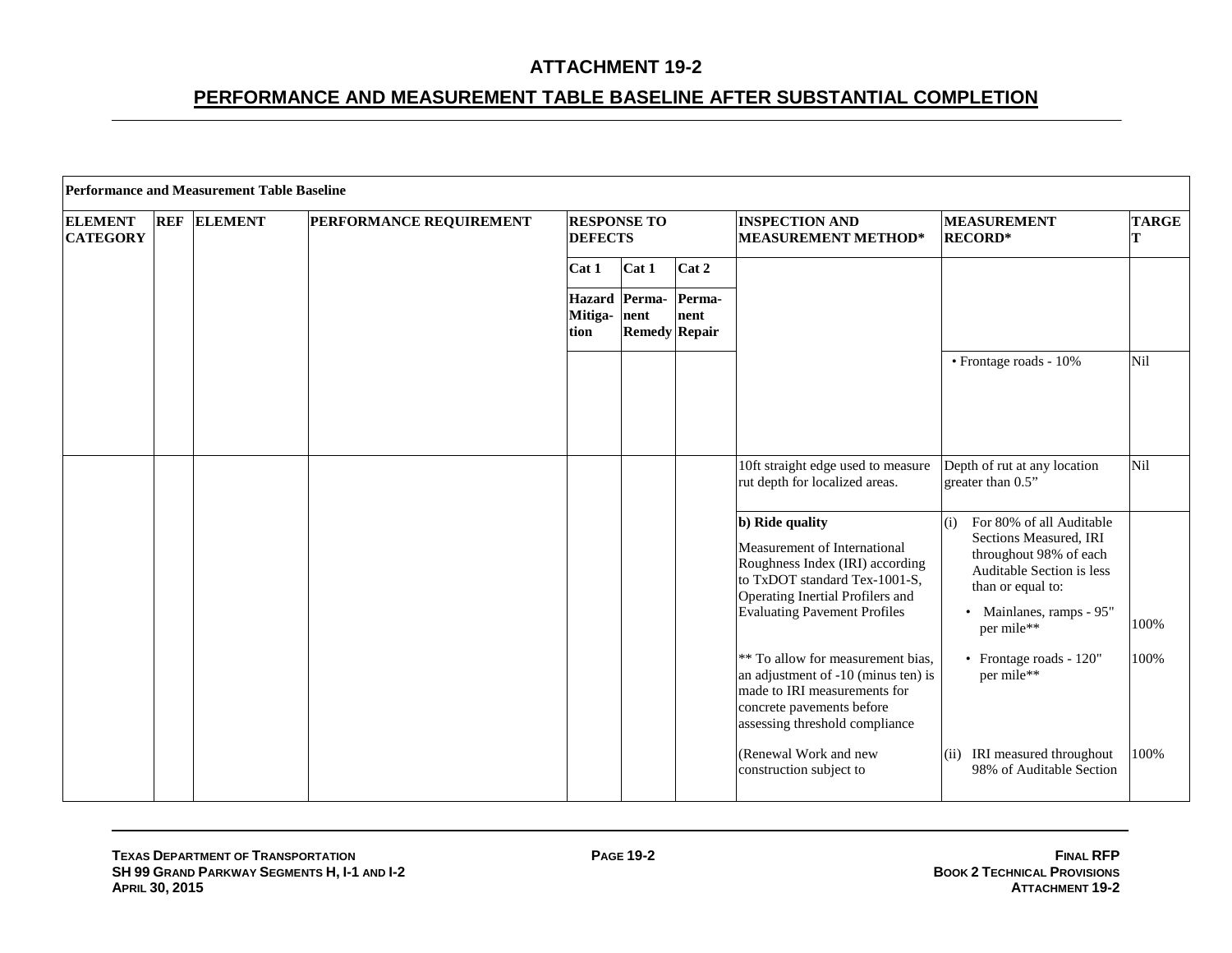|                                   | <b>Performance and Measurement Table Baseline</b> |                |                         |                 |                                               |                |                                                               |                                                                                                                                                     |                   |  |  |
|-----------------------------------|---------------------------------------------------|----------------|-------------------------|-----------------|-----------------------------------------------|----------------|---------------------------------------------------------------|-----------------------------------------------------------------------------------------------------------------------------------------------------|-------------------|--|--|
| <b>ELEMENT</b><br><b>CATEGORY</b> | <b>REF</b>                                        | <b>ELEMENT</b> | PERFORMANCE REQUIREMENT | <b>DEFECTS</b>  | <b>RESPONSE TO</b>                            |                | <b>INSPECTION AND</b><br>MEASUREMENT METHOD*                  | <b>MEASUREMENT</b><br><b>RECORD*</b>                                                                                                                | <b>TARGE</b><br>T |  |  |
|                                   |                                                   |                |                         | Cat 1           | Cat 1                                         | Cat 2          |                                                               |                                                                                                                                                     |                   |  |  |
|                                   |                                                   |                |                         | Mitiga-<br>tion | Hazard Perma-<br>nent<br><b>Remedy Repair</b> | Perma-<br>nent |                                                               |                                                                                                                                                     |                   |  |  |
|                                   |                                                   |                |                         |                 |                                               |                | construction quality standards)                               | of less than or equal to:                                                                                                                           | 100%              |  |  |
|                                   |                                                   |                |                         |                 |                                               |                |                                                               | • Mainlanes, ramps - 120"<br>per mile**                                                                                                             |                   |  |  |
|                                   |                                                   |                |                         |                 |                                               |                |                                                               | • Frontage roads - 150"<br>per mile**                                                                                                               | 100%              |  |  |
|                                   |                                                   |                |                         |                 |                                               |                |                                                               | · Mainlanes, ramps, 0.1<br>mile average - 150" per<br>mile**                                                                                        | 100%              |  |  |
|                                   |                                                   |                |                         |                 |                                               |                |                                                               | • Frontage roads, 0.1 mile<br>average - 180" per<br>mile**                                                                                          | 100%              |  |  |
|                                   |                                                   |                |                         |                 |                                               |                |                                                               | (iii) IRI measured throughout<br>98% of each lane<br>containing a bridge deck<br>in any Auditable Section,<br>0.1 mile average - 200"<br>per mile** | 100%              |  |  |
|                                   |                                                   |                |                         |                 |                                               |                | 10-ft straightedge used to measure<br>discontinuities         | Individual discontinuities<br>greater than 1/4"                                                                                                     | Nil               |  |  |
|                                   |                                                   |                |                         |                 |                                               |                | c) Failures                                                   |                                                                                                                                                     |                   |  |  |
|                                   |                                                   |                |                         |                 |                                               |                | Instances of failures exceeding the Occurrence of any failure |                                                                                                                                                     | Nil               |  |  |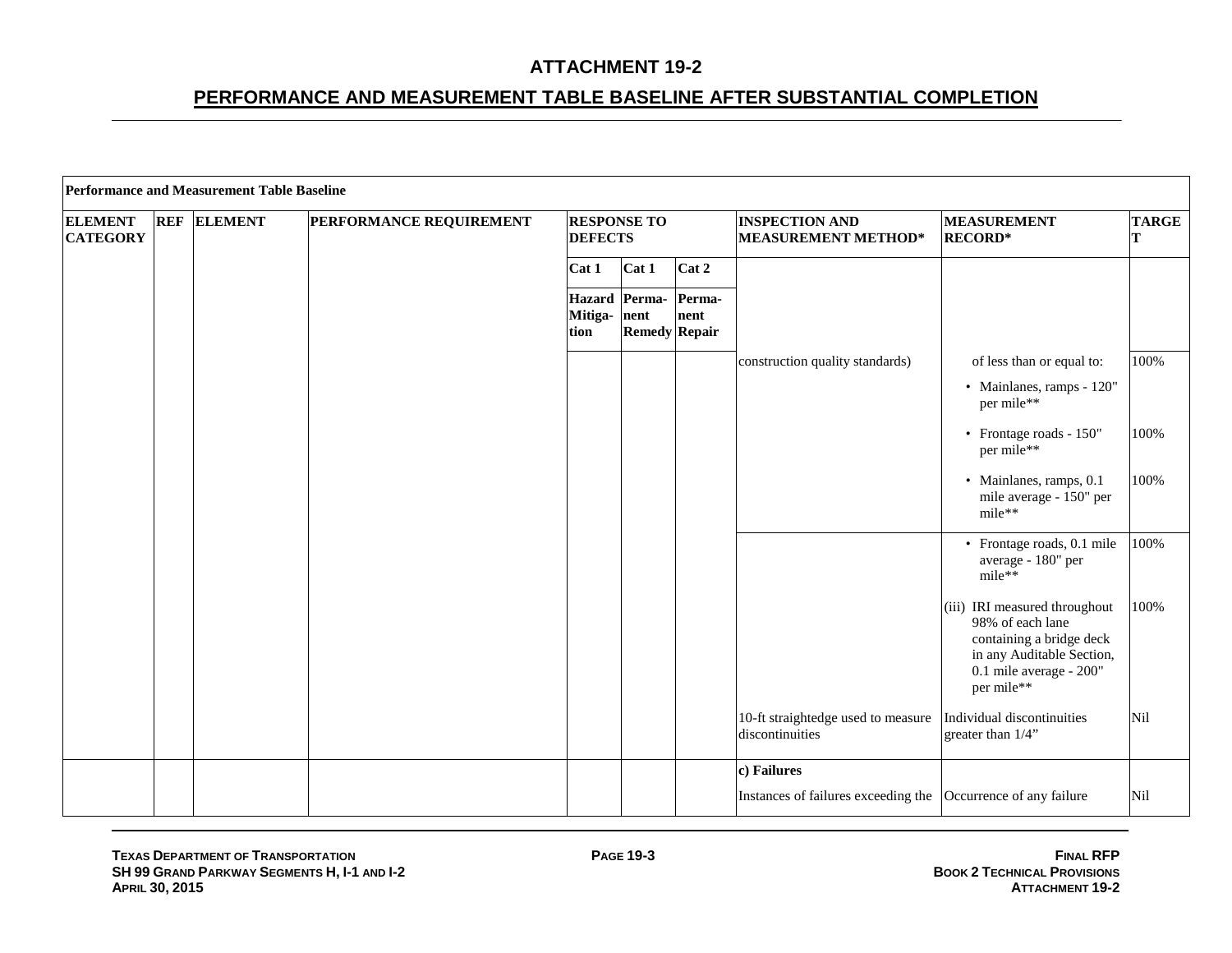|                                   |      | Performance and Measurement Table Baseline |                                |                 |                                               |                |                                                                                                                                                                                                |                                                                                                                                                                                                                                                                                 |              |
|-----------------------------------|------|--------------------------------------------|--------------------------------|-----------------|-----------------------------------------------|----------------|------------------------------------------------------------------------------------------------------------------------------------------------------------------------------------------------|---------------------------------------------------------------------------------------------------------------------------------------------------------------------------------------------------------------------------------------------------------------------------------|--------------|
| <b>ELEMENT</b><br><b>CATEGORY</b> |      | <b>REF ELEMENT</b>                         | <b>PERFORMANCE REQUIREMENT</b> | <b>DEFECTS</b>  | <b>RESPONSE TO</b>                            |                | <b>INSPECTION AND</b><br><b>MEASUREMENT METHOD*</b>                                                                                                                                            | <b>MEASUREMENT</b><br><b>RECORD*</b>                                                                                                                                                                                                                                            | <b>TARGE</b> |
|                                   |      |                                            |                                | Cat 1           | Cat 1                                         | Cat 2          |                                                                                                                                                                                                |                                                                                                                                                                                                                                                                                 |              |
|                                   |      |                                            |                                | Mitiga-<br>tion | Hazard Perma-<br>nent<br><b>Remedy Repair</b> | Perma-<br>nent |                                                                                                                                                                                                |                                                                                                                                                                                                                                                                                 |              |
|                                   |      |                                            |                                |                 |                                               |                | failure criteria set forth in the<br>TxDOT PMIS Rater's Manual,<br>including potholes, base failures,<br>punchouts and jointed concrete<br>payement failures                                   |                                                                                                                                                                                                                                                                                 |              |
|                                   |      |                                            |                                |                 |                                               |                | d) Edge drop-offs                                                                                                                                                                              |                                                                                                                                                                                                                                                                                 |              |
|                                   |      |                                            |                                |                 |                                               |                | Physical measurement of edge<br>drop-off level compared to<br>adjacent surface                                                                                                                 | Instances of edge drop-off<br>greater than 2" (Number)                                                                                                                                                                                                                          | Nil          |
|                                   | 1.2  |                                            |                                |                 |                                               |                | e) Skid resistance                                                                                                                                                                             |                                                                                                                                                                                                                                                                                 |              |
|                                   | cont |                                            |                                |                 |                                               |                | ASTM E274/E274M-11 Standard<br><b>Test Method for Skid Resistance</b><br>Testing of Paved Surfaces at 50<br>MPH using a full scale smooth tire<br>meeting the requirements of<br>ASTM E524-08. | • Mainlanes, shoulders and<br>ramps – Number of sections<br>investigated as to potential risk<br>of skidding accident and<br>appropriate remedial action<br>taken where average Skid<br>Number for 0.5-mile section of<br>mainlanes, shoulders and<br>ramps is in excess of 30. | 100%         |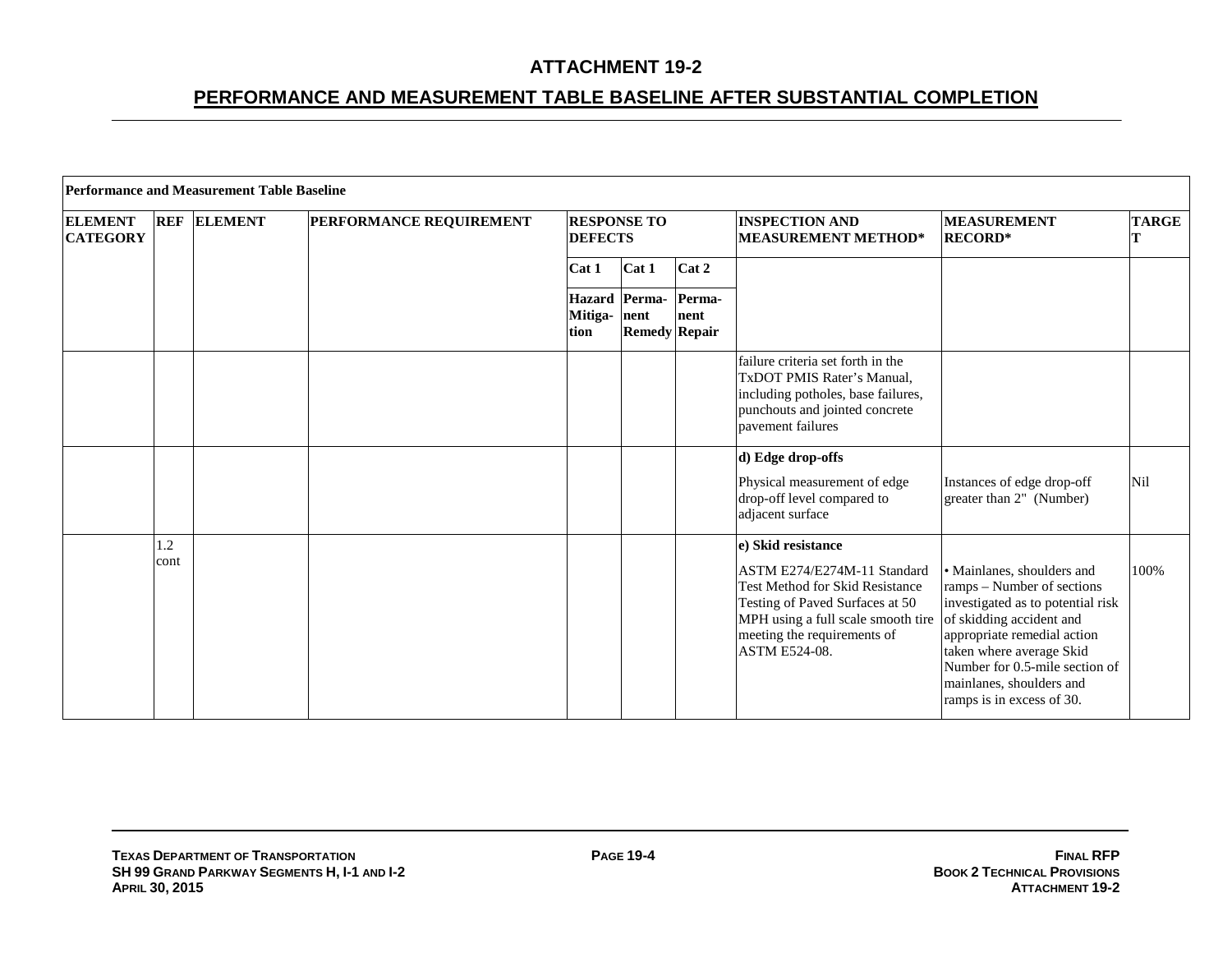|                                   |               | <b>Performance and Measurement Table Baseline</b> |                                                                |                                       |                      |                |                                                     |                                                                                                                                                                                                                                                                                                                                                                                                                                                                                                          |                   |
|-----------------------------------|---------------|---------------------------------------------------|----------------------------------------------------------------|---------------------------------------|----------------------|----------------|-----------------------------------------------------|----------------------------------------------------------------------------------------------------------------------------------------------------------------------------------------------------------------------------------------------------------------------------------------------------------------------------------------------------------------------------------------------------------------------------------------------------------------------------------------------------------|-------------------|
| <b>ELEMENT</b><br><b>CATEGORY</b> | <b>REF</b>    | <b>ELEMENT</b>                                    | <b>PERFORMANCE REQUIREMENT</b>                                 | <b>RESPONSE TO</b><br><b>DEFECTS</b>  |                      |                | <b>INSPECTION AND</b><br><b>MEASUREMENT METHOD*</b> | <b>MEASUREMENT</b><br><b>RECORD*</b>                                                                                                                                                                                                                                                                                                                                                                                                                                                                     | <b>TARGE</b><br>т |
|                                   |               |                                                   |                                                                | Cat 1                                 | Cat 1                | Cat 2          |                                                     |                                                                                                                                                                                                                                                                                                                                                                                                                                                                                                          |                   |
|                                   |               |                                                   |                                                                | Hazard Perma-<br>Mitiga- nent<br>tion | <b>Remedy Repair</b> | Perma-<br>nent |                                                     |                                                                                                                                                                                                                                                                                                                                                                                                                                                                                                          |                   |
|                                   | .2<br>cont    |                                                   |                                                                |                                       |                      |                |                                                     | • Frontage roads -Number of<br>sections investigated as to<br>potential risk of skidding<br>accident and appropriate<br>remedial action taken where<br>average Skid Number for 0.5-<br>mile section of frontage roads<br>is in excess of 30.<br>• When the skid number is<br>below 25 and/or when required<br>by the Wet Weather Accident<br>Reduction Program, areas<br>categorized as high risk, the<br>DB Contractor shall perform a<br>site investigation and perform<br>required corrective action. | 100%<br>100%      |
|                                   |               |                                                   | Road Users warned of potential skidding<br>hazards             | $24$ hrs                              | 7 days               | N/A            | Skid resistance (as above)                          | Instances where road Users<br>warned of potential skidding<br>hazard where remedial action is<br>identified.                                                                                                                                                                                                                                                                                                                                                                                             | 100%              |
|                                   | $\mathbf{.3}$ | Crossovers and<br>other paved areas               | Crossovers and other paved areas are free of 24 hrs<br>Defects |                                       | 28 days              |                | 6 months <b>a</b> ) <b>Potholes</b>                 | Potholes of low severity or<br>higher (Number)                                                                                                                                                                                                                                                                                                                                                                                                                                                           | Nil               |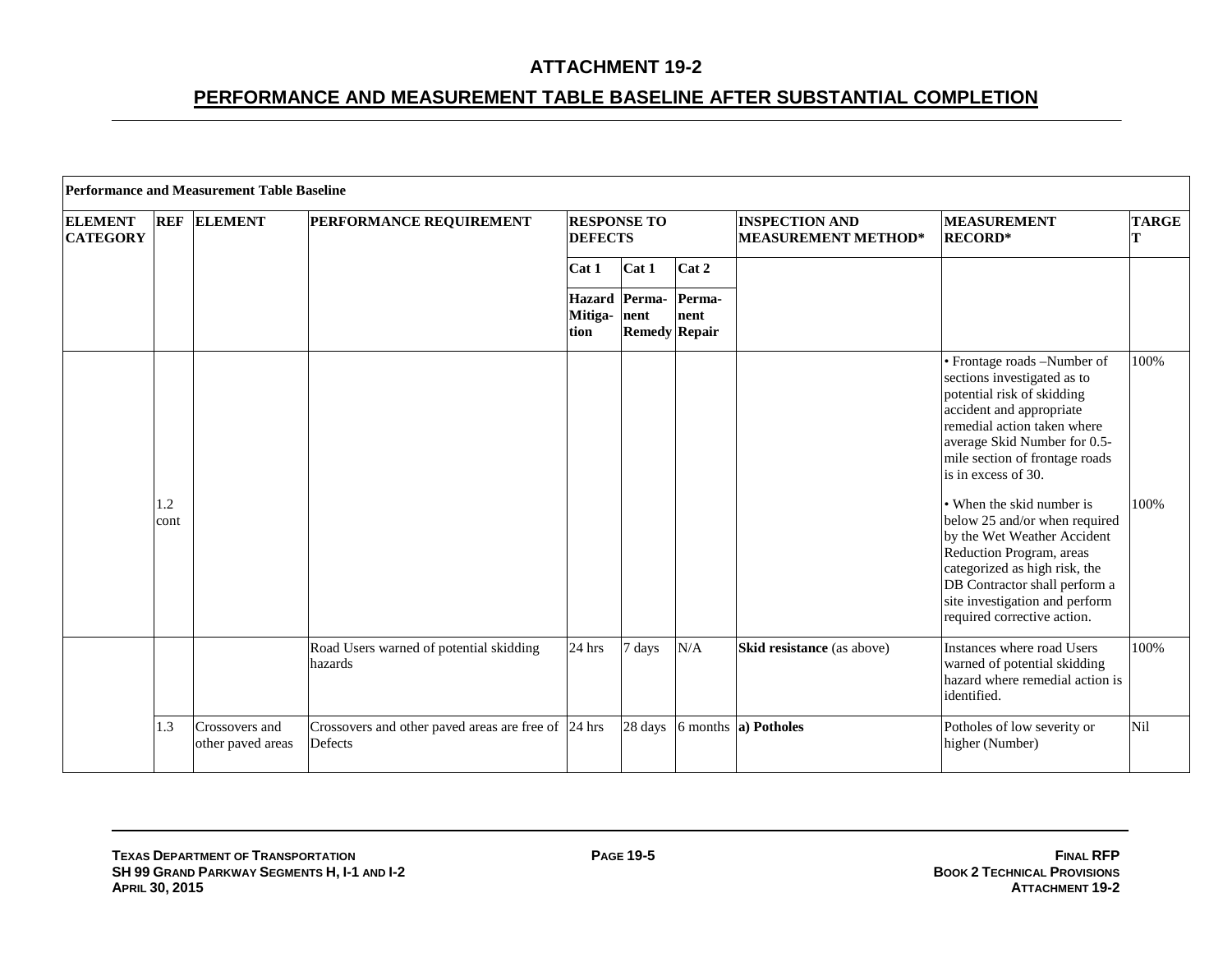|                                   | Performance and Measurement Table Baseline |                    |                                                                                                                                                                                                                                                          |                                      |                                        |                |                                                                                         |                                                                   |              |  |
|-----------------------------------|--------------------------------------------|--------------------|----------------------------------------------------------------------------------------------------------------------------------------------------------------------------------------------------------------------------------------------------------|--------------------------------------|----------------------------------------|----------------|-----------------------------------------------------------------------------------------|-------------------------------------------------------------------|--------------|--|
| <b>ELEMENT</b><br><b>CATEGORY</b> | <b>REF</b>                                 | <b>ELEMENT</b>     | <b>PERFORMANCE REQUIREMENT</b>                                                                                                                                                                                                                           | <b>RESPONSE TO</b><br><b>DEFECTS</b> |                                        |                | <b>INSPECTION AND</b><br><b>MEASUREMENT METHOD*</b>                                     | <b>MEASUREMENT</b><br><b>RECORD*</b>                              | <b>TARGE</b> |  |
|                                   |                                            |                    |                                                                                                                                                                                                                                                          | Cat 1                                | Cat 1                                  | Cat 2          |                                                                                         |                                                                   |              |  |
|                                   |                                            |                    |                                                                                                                                                                                                                                                          | <b>Hazard</b><br>Mitiga-<br>tion     | Perma-<br>nent<br><b>Remedy Repair</b> | Perma-<br>nent |                                                                                         |                                                                   |              |  |
|                                   |                                            |                    |                                                                                                                                                                                                                                                          |                                      |                                        |                | <b>b</b> ) Base failures                                                                | Base failures of low severity or<br>higher (Number)               | Nil          |  |
|                                   | 1.4                                        | Joints in concrete | Joints in concrete paving are sealed and<br>watertight                                                                                                                                                                                                   | 24 hrs                               | 28 days                                | 6 months       | Visual inspection of joints                                                             | Length unsealed joints greater<br>than $\frac{1}{4}$ "            | Nil          |  |
|                                   |                                            |                    | Longitudinal joint separation                                                                                                                                                                                                                            |                                      |                                        |                | Measurement of joint width and<br>level difference of two sides of<br>ioints            | Joint width more than 1" or<br>faulting more than 1/4"            | <b>Nil</b>   |  |
|                                   | 1.5                                        | Curbs              | Curbs are free of Defects                                                                                                                                                                                                                                | 24 hrs                               | 28 days                                |                | 6 months 3 feet straight edge will be used to<br>measure curb alignment                 | Deviation from original<br>alignment greater than 1 inch          | Nil          |  |
| 2) DRAINAGE                       |                                            |                    |                                                                                                                                                                                                                                                          |                                      |                                        |                |                                                                                         |                                                                   |              |  |
|                                   | 2.1                                        |                    | Pipes and channels Each Element of the drainage system is<br>maintained in its proper function by<br>cleaning, clearing and/or emptying as<br>appropriate from the point at which water<br>drains from the travel way to the outfall or<br>drainage way. | 24 hrs                               | 28 days                                | 6 months       | Visual inspection supplemented by<br>CCTV where required to inspect<br>buried pipe work | Length with less than 90% of<br>cross-sectional area clear (feet) | Nil          |  |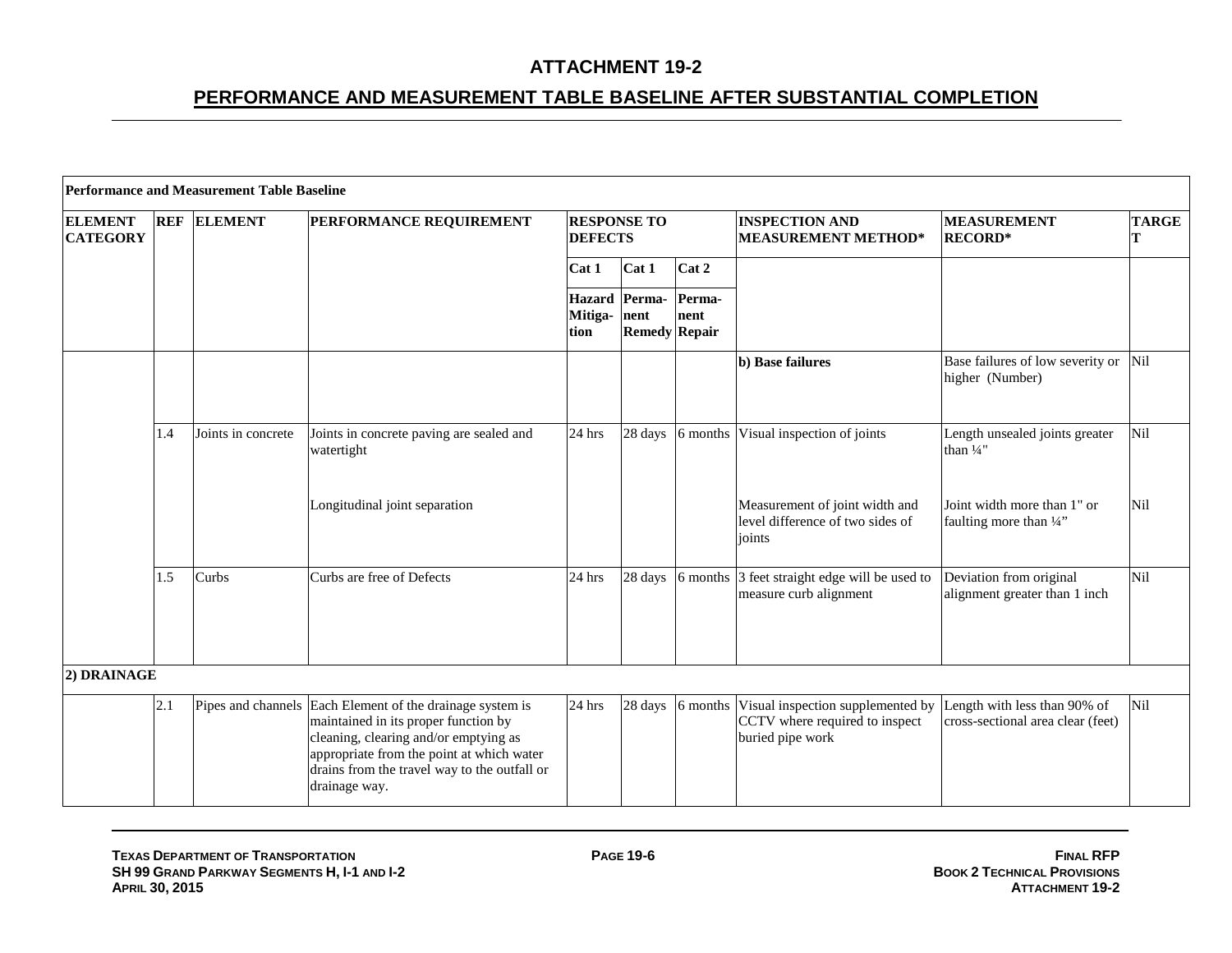|                                   |            | <b>Performance and Measurement Table Baseline</b>                                                  |                                                                                                                                                                                                                                                |                                      |                                        |                |                                                                                                                                                                                                              |                                                                        |              |
|-----------------------------------|------------|----------------------------------------------------------------------------------------------------|------------------------------------------------------------------------------------------------------------------------------------------------------------------------------------------------------------------------------------------------|--------------------------------------|----------------------------------------|----------------|--------------------------------------------------------------------------------------------------------------------------------------------------------------------------------------------------------------|------------------------------------------------------------------------|--------------|
| <b>ELEMENT</b><br><b>CATEGORY</b> | <b>REF</b> | <b>ELEMENT</b>                                                                                     | PERFORMANCE REQUIREMENT                                                                                                                                                                                                                        | <b>RESPONSE TO</b><br><b>DEFECTS</b> |                                        |                | <b>INSPECTION AND</b><br><b>MEASUREMENT METHOD*</b>                                                                                                                                                          | <b>MEASUREMENT</b><br><b>RECORD*</b>                                   | <b>TARGE</b> |
|                                   |            |                                                                                                    |                                                                                                                                                                                                                                                | Cat 1                                | Cat 1                                  | Cat 2          |                                                                                                                                                                                                              |                                                                        |              |
|                                   |            |                                                                                                    |                                                                                                                                                                                                                                                | <b>Hazard</b><br>Mitiga-<br>tion     | Perma-<br>nent<br><b>Remedy Repair</b> | Perma-<br>nent |                                                                                                                                                                                                              |                                                                        |              |
|                                   | 2.2        | devices                                                                                            | Drainage treatment Drainage treatment and balancing systems,<br>flow and spillage control devices function<br>correctly and their location and means of<br>operation is recorded adequately to permit<br>their correct operation in Emergency. | 24 hrs                               | 28 days                                |                | 6 months Visual inspection                                                                                                                                                                                   | Devices functioning correctly<br>with means of operation<br>displayed  | 100%         |
|                                   | 2.3        | Travel way                                                                                         | The travel way is free from water to the<br>extent that such water would represent a<br>hazard by virtue of its position and depth.                                                                                                            | 24 hrs                               | 28 days                                | 6 months       | Visual inspection of water on<br>surface                                                                                                                                                                     | Instances of hazardous water<br>build-up                               | Nil          |
|                                   | 2.4        | Discharge systems                                                                                  | Surface water discharge systems perform<br>their proper function and discharge to<br>groundwater and waterways complies with<br>the relevant legislation and permits.                                                                          | $24$ hrs                             | 28 days                                | 6 months       | Visual inspection and records                                                                                                                                                                                | Non-compliances with<br>legislation                                    | Nil          |
|                                   | 2.5        | Protected species                                                                                  | Named species and habitats are protected.                                                                                                                                                                                                      | 24 hrs                               | 28 days                                | 6 months       | Visual inspection                                                                                                                                                                                            | Compliance with the<br>requirement                                     | 100%         |
| 3) STRUCTURES                     |            |                                                                                                    |                                                                                                                                                                                                                                                |                                      |                                        |                |                                                                                                                                                                                                              |                                                                        |              |
|                                   | 3.1        | Structure<br>Components<br>(Structures having<br>an opening<br>measured along the<br>centre of the | (i) Substructures and superstructures are<br>free of:<br>• graffiti<br>• undesirable vegetation<br>• debris and bird droppings                                                                                                                 | 24 hrs                               | 28 days                                |                | 6 months Inspection and assessment in<br>accordance with the requirements<br>of federal National Bridge<br>Inspection Standards (NBIS) of<br>the Code of Federal Regulations,<br>23 Highways - Part 650, the | Records as required in the<br><b>TxDOT</b> Bridge Inspection<br>Manual | 100%         |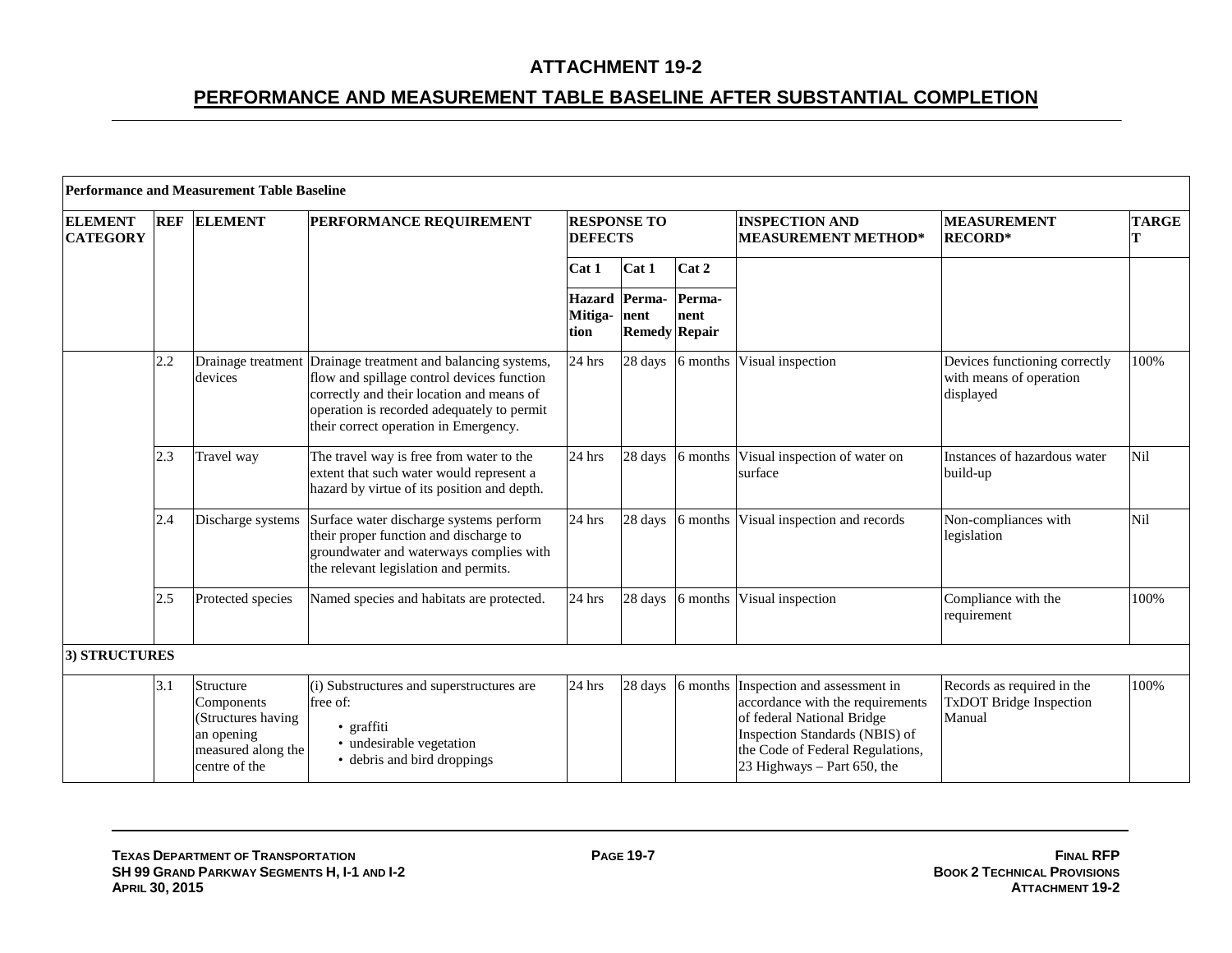|                                   | <b>Performance and Measurement Table Baseline</b> |                                                                                                                  |                                                                                                                                                                                                                                                                                                                                                                    |                 |                                               |                |                                                                                       |                                                                                                      |                   |  |  |
|-----------------------------------|---------------------------------------------------|------------------------------------------------------------------------------------------------------------------|--------------------------------------------------------------------------------------------------------------------------------------------------------------------------------------------------------------------------------------------------------------------------------------------------------------------------------------------------------------------|-----------------|-----------------------------------------------|----------------|---------------------------------------------------------------------------------------|------------------------------------------------------------------------------------------------------|-------------------|--|--|
| <b>ELEMENT</b><br><b>CATEGORY</b> | <b>REF</b>                                        | <b>ELEMENT</b>                                                                                                   | <b>PERFORMANCE REQUIREMENT</b>                                                                                                                                                                                                                                                                                                                                     | <b>DEFECTS</b>  | <b>RESPONSE TO</b>                            |                | <b>INSPECTION AND</b><br><b>MEASUREMENT METHOD*</b>                                   | <b>MEASUREMENT</b><br><b>RECORD*</b>                                                                 | <b>TARGE</b><br>т |  |  |
|                                   |                                                   |                                                                                                                  |                                                                                                                                                                                                                                                                                                                                                                    | Cat 1           | Cat 1                                         | Cat 2          |                                                                                       |                                                                                                      |                   |  |  |
|                                   |                                                   |                                                                                                                  |                                                                                                                                                                                                                                                                                                                                                                    | Mitiga-<br>tion | Hazard Perma-<br>nent<br><b>Remedy Repair</b> | Perma-<br>nent |                                                                                       |                                                                                                      |                   |  |  |
|                                   |                                                   | roadway of more<br>than 20 feet<br>between                                                                       | • blocked drains, weep pipes manholes<br>and chambers<br>• blocked drainage holes in structural                                                                                                                                                                                                                                                                    |                 |                                               |                | TxDOT Bridge Inspection<br>Manual, and the Federal Highway<br>Administration's Bridge | Occurrences of condition rating Nil<br>below six (6) for any deck,<br>superstructure or substructure |                   |  |  |
|                                   |                                                   | undercopings of<br>abutments or<br>springlines of<br>arches or extreme<br>ends of openings or<br>multiple boxes) | components<br>• defects in joint sealants<br>• defects in pedestrian protection<br>measure<br>• scour damage<br>· corrosion of rebar<br>• paint system failures<br>• impact damage                                                                                                                                                                                 |                 |                                               |                | Inspector's Reference Manual.                                                         | Auditable Sections with<br>structure components with<br>condition states of one                      | 100%              |  |  |
|                                   |                                                   |                                                                                                                  | (ii) Expansion joints free of:<br>· dirt, debris and vegetation<br>• defects in drainage systems<br>• loose nuts and bolts<br>• defects in gaskets<br>(iii) The deck drainage system is free of all<br>and operates as intended.<br>(iv) Parapets free of:<br>• loose nuts and bolts<br>• blockages of hollow section drain<br>holes<br>· graffiti<br>• vegetation |                 |                                               |                |                                                                                       |                                                                                                      |                   |  |  |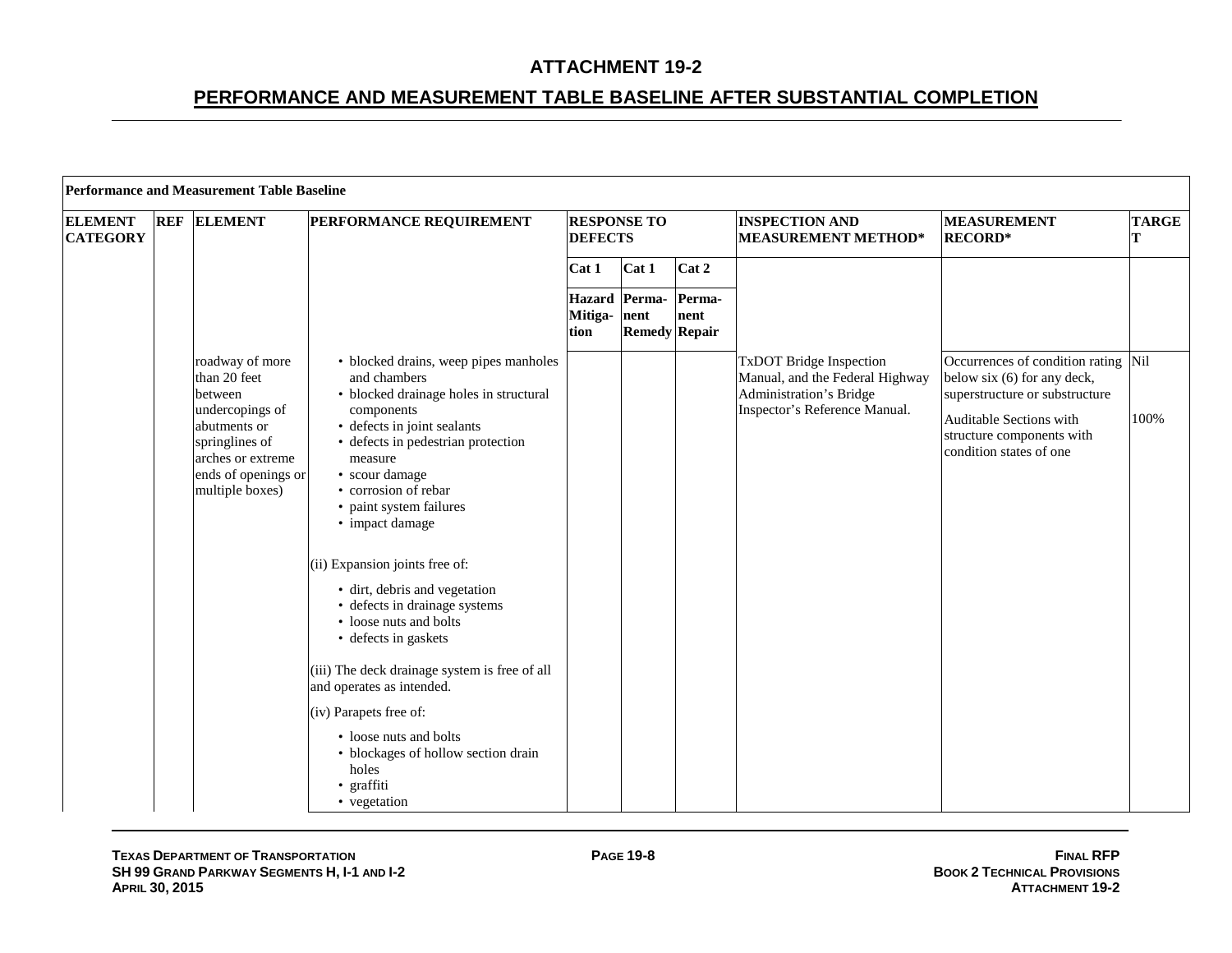|                                   | <b>Performance and Measurement Table Baseline</b> |                              |                                                                                                                                                                                                                                                            |                                       |                      |                |                                                     |                                                                                                         |              |  |
|-----------------------------------|---------------------------------------------------|------------------------------|------------------------------------------------------------------------------------------------------------------------------------------------------------------------------------------------------------------------------------------------------------|---------------------------------------|----------------------|----------------|-----------------------------------------------------|---------------------------------------------------------------------------------------------------------|--------------|--|
| <b>ELEMENT</b><br><b>CATEGORY</b> | <b>REF</b>                                        | <b>ELEMENT</b>               | PERFORMANCE REQUIREMENT                                                                                                                                                                                                                                    | <b>RESPONSE TO</b><br><b>DEFECTS</b>  |                      |                | <b>INSPECTION AND</b><br><b>MEASUREMENT METHOD*</b> | <b>MEASUREMENT</b><br><b>RECORD*</b>                                                                    | <b>TARGE</b> |  |
|                                   |                                                   |                              |                                                                                                                                                                                                                                                            | Cat 1                                 | Cat 1                | Cat 2          |                                                     |                                                                                                         |              |  |
|                                   |                                                   |                              |                                                                                                                                                                                                                                                            | Hazard Perma-<br>Mitiga- nent<br>tion | <b>Remedy Repair</b> | Perma-<br>nent |                                                     |                                                                                                         |              |  |
|                                   |                                                   |                              | • accident damage                                                                                                                                                                                                                                          |                                       |                      |                |                                                     |                                                                                                         |              |  |
|                                   |                                                   |                              | (v) Bearings and bearing shelves are clean.                                                                                                                                                                                                                |                                       |                      |                |                                                     |                                                                                                         |              |  |
|                                   |                                                   |                              | (vi) Sliding and roller surfaces are clean and<br>greased to ensure satisfactory performance.                                                                                                                                                              |                                       |                      |                |                                                     |                                                                                                         |              |  |
|                                   |                                                   |                              | Additional advice contained in bearing<br>manufacturers' instructions in the Structure<br>Maintenance Manual is followed.                                                                                                                                  |                                       |                      |                |                                                     |                                                                                                         |              |  |
|                                   |                                                   |                              | Special finishes are clean and perform to the<br>appropriate standards.                                                                                                                                                                                    |                                       |                      |                |                                                     |                                                                                                         |              |  |
|                                   |                                                   |                              | (vii) All non-structural items such as hoists<br>and electrical fixings, operate correctly, are<br>clean and lubricated as appropriate, in<br>accordance with the manufacturer's<br>recommendations and certification of lifting<br>devices is maintained. |                                       |                      |                |                                                     |                                                                                                         |              |  |
|                                   | 3.2                                               | Non-bridge class<br>culverts | Non-bridge-class culverts are free of:<br>• vegetation and debris and silt<br>• defects in sealant to movement joints<br>• scour damage                                                                                                                    | 24 hrs                                | 28 days              | 6 months       | Visual inspection                                   | Number with vegetation, debris Nil<br>and silt<br>Number with defects in sealant<br>and movement joints | Nil          |  |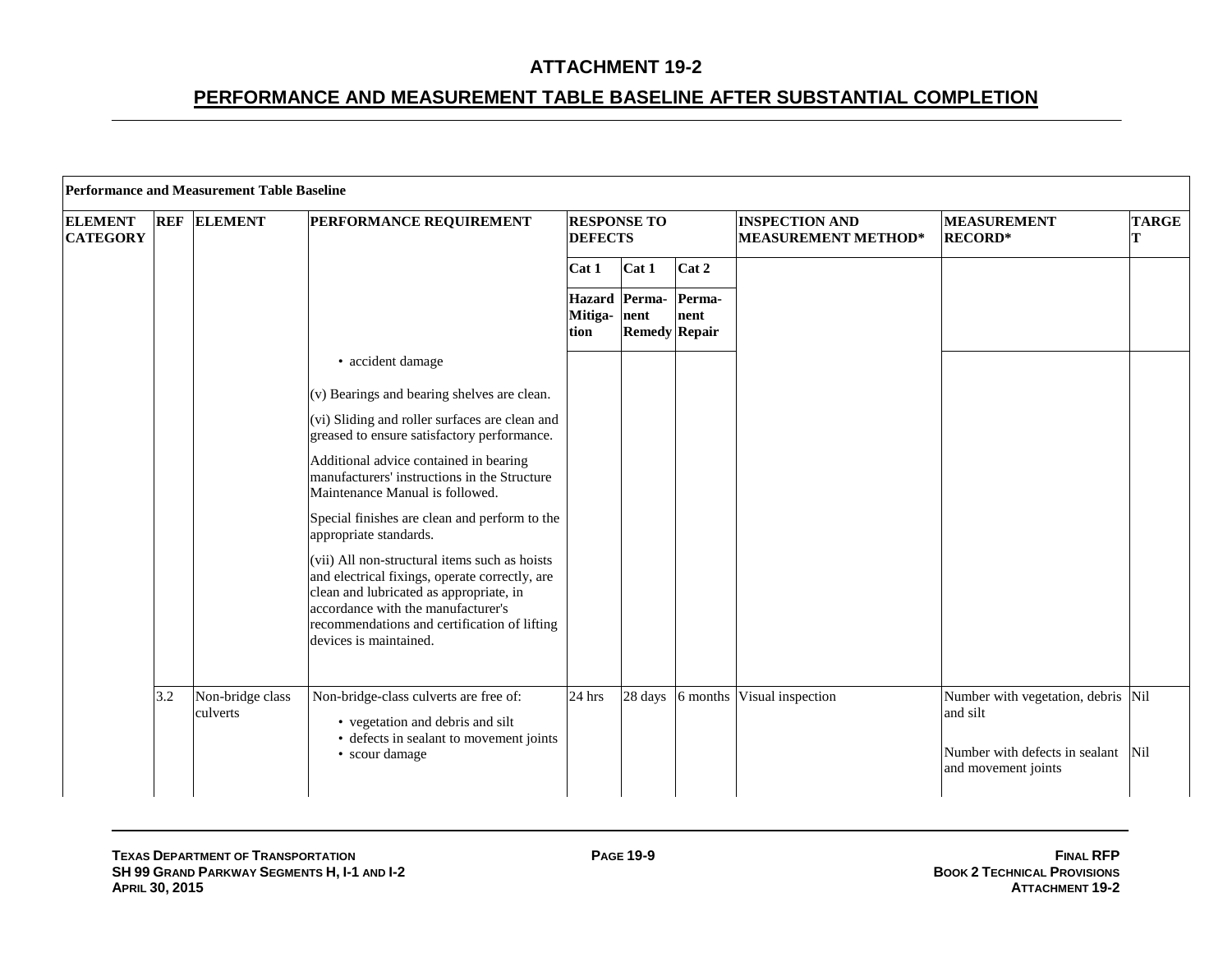|                                   | <b>Performance and Measurement Table Baseline</b> |                            |                                                                                                   |                                      |                              |                |                                                                                                                                                                                                                |                                                                                                |              |  |  |
|-----------------------------------|---------------------------------------------------|----------------------------|---------------------------------------------------------------------------------------------------|--------------------------------------|------------------------------|----------------|----------------------------------------------------------------------------------------------------------------------------------------------------------------------------------------------------------------|------------------------------------------------------------------------------------------------|--------------|--|--|
| <b>ELEMENT</b><br><b>CATEGORY</b> | <b>REF</b>                                        | <b>ELEMENT</b>             | PERFORMANCE REQUIREMENT                                                                           | <b>RESPONSE TO</b><br><b>DEFECTS</b> |                              |                | <b>INSPECTION AND</b><br><b>MEASUREMENT METHOD*</b>                                                                                                                                                            | <b>MEASUREMENT</b><br><b>RECORD*</b>                                                           | <b>TARGE</b> |  |  |
|                                   |                                                   |                            |                                                                                                   | Cat 1                                | Cat 1                        | Cat 2          |                                                                                                                                                                                                                |                                                                                                |              |  |  |
|                                   |                                                   |                            |                                                                                                   | Hazard Perma-<br>Mitiga-<br>tion     | nent<br><b>Remedy Repair</b> | Perma-<br>nent |                                                                                                                                                                                                                |                                                                                                |              |  |  |
|                                   |                                                   |                            |                                                                                                   |                                      |                              |                |                                                                                                                                                                                                                | Number with scour damage                                                                       | Nil          |  |  |
|                                   | 3.3                                               | Load ratings               | All structures maintain the design load<br>capacity.                                              | 24 hrs                               | 28 days                      | 6 months       | Load rating calculations in<br>accordance with the Manual for<br>Bridge Evaluation and the TxDOT<br>Bridge Inspection Manual.<br>Load restriction requirements as<br>per the TxDOT Bridge Inspection<br>Manual | Number of load restrictions for<br>Texas legal loads (including<br>legally permitted vehicles) | Nil          |  |  |
|                                   | 3.4                                               | Gantries and high<br>masts | Sign signal gantries, high masts are<br>structurally sound and free of:<br>• loose nuts and bolts | 24 hrs                               | 28 days                      | 6 months       | Visual inspection                                                                                                                                                                                              | Number with loose assemblies                                                                   | Nil          |  |  |
|                                   |                                                   |                            | • defects in surface protection systems<br>· graffiti                                             |                                      |                              |                |                                                                                                                                                                                                                | Number with defects in surface<br>protection                                                   | Nil          |  |  |
|                                   |                                                   |                            |                                                                                                   |                                      |                              |                |                                                                                                                                                                                                                | Number with graffiti                                                                           | Nil          |  |  |
|                                   | 3.5                                               | Access points              | All hatches and points of access have fully<br>operational and lockable entryways.                | 24 hrs                               | 28 days                      | 6 months       | Visual inspection                                                                                                                                                                                              | Number of Defects in locks or<br>entryways                                                     | Nil          |  |  |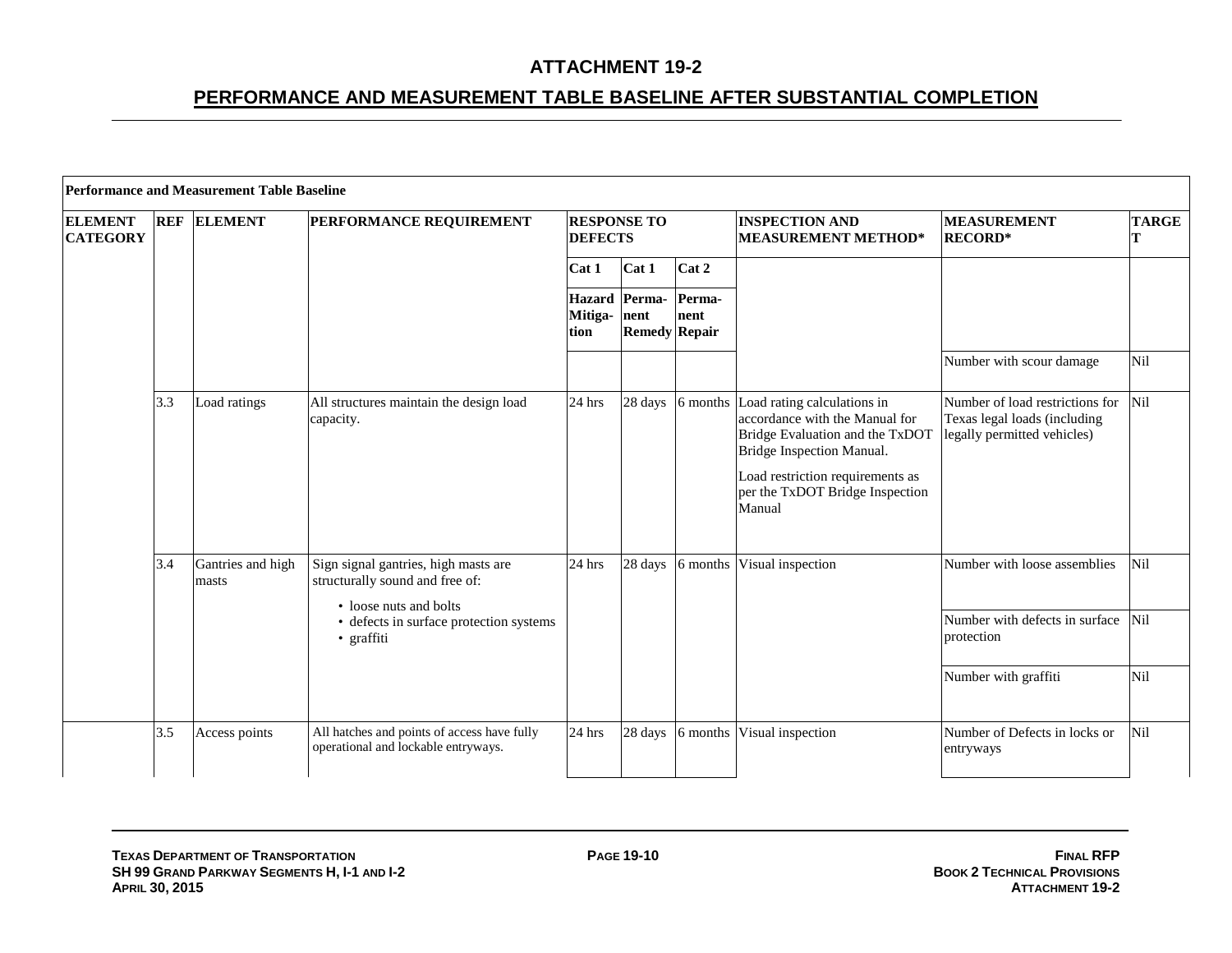|                                   |            | Performance and Measurement Table Baseline                        |                                                                                                                                                                                                                                                                                                                                                                                                                                                           |                 |                                                      |                |                                                                                                                                                                                                                                                                                                                                                    |                                                                             |              |
|-----------------------------------|------------|-------------------------------------------------------------------|-----------------------------------------------------------------------------------------------------------------------------------------------------------------------------------------------------------------------------------------------------------------------------------------------------------------------------------------------------------------------------------------------------------------------------------------------------------|-----------------|------------------------------------------------------|----------------|----------------------------------------------------------------------------------------------------------------------------------------------------------------------------------------------------------------------------------------------------------------------------------------------------------------------------------------------------|-----------------------------------------------------------------------------|--------------|
| <b>ELEMENT</b><br><b>CATEGORY</b> | <b>REF</b> | <b>ELEMENT</b>                                                    | PERFORMANCE REQUIREMENT                                                                                                                                                                                                                                                                                                                                                                                                                                   | <b>DEFECTS</b>  | <b>RESPONSE TO</b>                                   |                | <b>INSPECTION AND</b><br><b>MEASUREMENT METHOD*</b>                                                                                                                                                                                                                                                                                                | <b>MEASUREMENT</b><br><b>RECORD*</b>                                        | <b>TARGE</b> |
|                                   |            |                                                                   |                                                                                                                                                                                                                                                                                                                                                                                                                                                           | Cat 1           | Cat 1                                                | Cat 2          |                                                                                                                                                                                                                                                                                                                                                    |                                                                             |              |
|                                   |            |                                                                   |                                                                                                                                                                                                                                                                                                                                                                                                                                                           | Mitiga-<br>tion | <b>Hazard</b> Perma-<br>nent<br><b>Remedy Repair</b> | Perma-<br>nent |                                                                                                                                                                                                                                                                                                                                                    |                                                                             |              |
|                                   | 3.6        | Mechanically<br><b>Stabilized Earth</b><br>and Retaining<br>Walls | Mechanically Stabilized Earth and<br>Retaining Walls free of:<br>• blocked weep holes<br>• undesirable vegetation<br>defects in joint sealants<br>defects in pedestrian protection<br>scour damage<br>• corrosion of reinforcing bars<br>paint system failure<br>• concrete spalling<br>• impact damage<br>Parapets free of:<br>• loose nuts and bolts<br>• blockage of drain holes<br>• undesirable vegetation<br>• impact damage<br>• concrete spalling | 24 hrs          | 28 days                                              |                | 6 months Inspection and assessment in<br>accordance with the requirements<br>of federal Nations Bridge<br>Inspection Standards (NBIS) of<br>the Code of Federal Regulations,<br>23 Highways - Part 650, the<br><b>TxDOT Bridge Inspection Manual</b><br>and the Federal Highway<br><b>Administration's Bridge</b><br>Inspector's Reference Manual. | Records as required in the<br><b>TxDOT</b> Bridge Inspection<br>Manual      | 100%         |
|                                   |            |                                                                   | 4) PAVEMENT MARKINGS, OBJECT MARKERS, BARRIER MARKERS AND DELINEATORS                                                                                                                                                                                                                                                                                                                                                                                     |                 |                                                      |                |                                                                                                                                                                                                                                                                                                                                                    |                                                                             |              |
|                                   | 4.1        | Pavement<br>markings                                              | Pavement markings are:<br>• clean and visible during the day and<br>at night<br>• whole and complete and of the                                                                                                                                                                                                                                                                                                                                           | 24 hrs          | 28 days                                              |                | 6 months a) Markings - General<br><b>General Portable</b><br>retroreflectometer, which uses 30<br>meter geometry meeting the                                                                                                                                                                                                                       | Length meeting the minimum<br>retroreflectivity 175<br>med/sqm/lx for white | 100%         |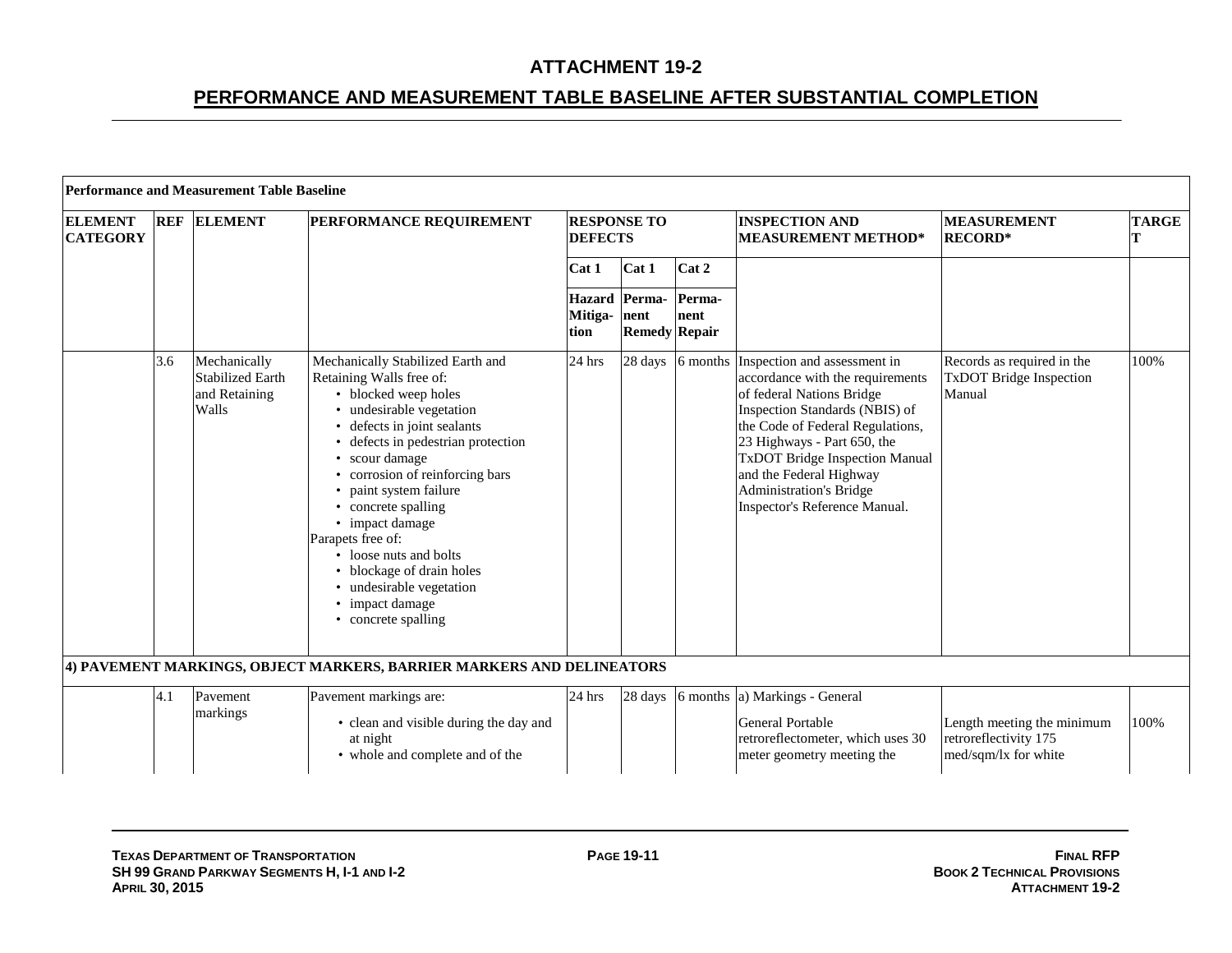|                                   | <b>Performance and Measurement Table Baseline</b> |                              |                                                                                                                                                                                                                                                                                                                                                                           |                 |                                               |                |                                                     |                                                                                                                                                                                                                                                                                                                               |                   |  |  |
|-----------------------------------|---------------------------------------------------|------------------------------|---------------------------------------------------------------------------------------------------------------------------------------------------------------------------------------------------------------------------------------------------------------------------------------------------------------------------------------------------------------------------|-----------------|-----------------------------------------------|----------------|-----------------------------------------------------|-------------------------------------------------------------------------------------------------------------------------------------------------------------------------------------------------------------------------------------------------------------------------------------------------------------------------------|-------------------|--|--|
| <b>ELEMENT</b><br><b>CATEGORY</b> |                                                   | <b>REF ELEMENT</b>           | PERFORMANCE REQUIREMENT                                                                                                                                                                                                                                                                                                                                                   | <b>DEFECTS</b>  | <b>RESPONSE TO</b>                            |                | <b>INSPECTION AND</b><br><b>MEASUREMENT METHOD*</b> | <b>MEASUREMENT</b><br><b>RECORD*</b>                                                                                                                                                                                                                                                                                          | <b>TARGE</b><br>т |  |  |
|                                   |                                                   |                              |                                                                                                                                                                                                                                                                                                                                                                           | Cat 1           | Cat 1                                         | Cat 2          |                                                     |                                                                                                                                                                                                                                                                                                                               |                   |  |  |
|                                   |                                                   |                              |                                                                                                                                                                                                                                                                                                                                                                           | Mitiga-<br>tion | Hazard Perma-<br>nent<br><b>Remedy Repair</b> | Perma-<br>nent |                                                     |                                                                                                                                                                                                                                                                                                                               |                   |  |  |
|                                   |                                                   |                              | correct color, type, width and length<br>• placed to meet the TMUTCD and<br>TxDOT's Pavement Marking<br><b>Standard Sheets</b>                                                                                                                                                                                                                                            |                 |                                               |                | requirements described in ASTM<br>E 1710            | Length meeting the minimum<br>retroreflectivity 125 med/sqm/lx<br>for white                                                                                                                                                                                                                                                   | 100%              |  |  |
|                                   |                                                   |                              |                                                                                                                                                                                                                                                                                                                                                                           |                 |                                               |                | Physical measurement                                | Length with more than 5% loss<br>of area of material at any point                                                                                                                                                                                                                                                             | Nil               |  |  |
|                                   |                                                   |                              |                                                                                                                                                                                                                                                                                                                                                                           |                 |                                               |                |                                                     | Length with spread more than<br>10% of specified dimensions.                                                                                                                                                                                                                                                                  | Nil               |  |  |
|                                   |                                                   |                              |                                                                                                                                                                                                                                                                                                                                                                           |                 |                                               |                | b) Profile Markings<br>Visual inspection            | Length performing its intended<br>function and compliant with<br>relevant regulations                                                                                                                                                                                                                                         | 100%              |  |  |
|                                   | 4.2                                               | Raised reflective<br>markers | Raised reflective pavement markers, object<br>markers and delineators are:<br>• clean and clearly visible<br>• of the correct color and type<br>• reflective or retroreflective as<br>TxDOT standard<br>• correctly located, aligned and at the<br>correct level<br>• are firmly fixed<br>• are in a condition that will ensure<br>that they remain at the correct level. | 24 hrs          | 28 days                                       | 6 months       | Visual inspection                                   | Number of markers associated<br>with road markings that are<br>ineffective in any 10<br>consecutive markers.<br>(Ineffective includes missing,<br>damaged, settled or sunk)<br>[A minimum of four markers]<br>should be visible at 80' spacing<br>when viewed under low beam<br>headlights]<br>Uniformity (replacement raised | Nil               |  |  |
|                                   |                                                   |                              |                                                                                                                                                                                                                                                                                                                                                                           |                 |                                               |                |                                                     | reflective pavement markers                                                                                                                                                                                                                                                                                                   |                   |  |  |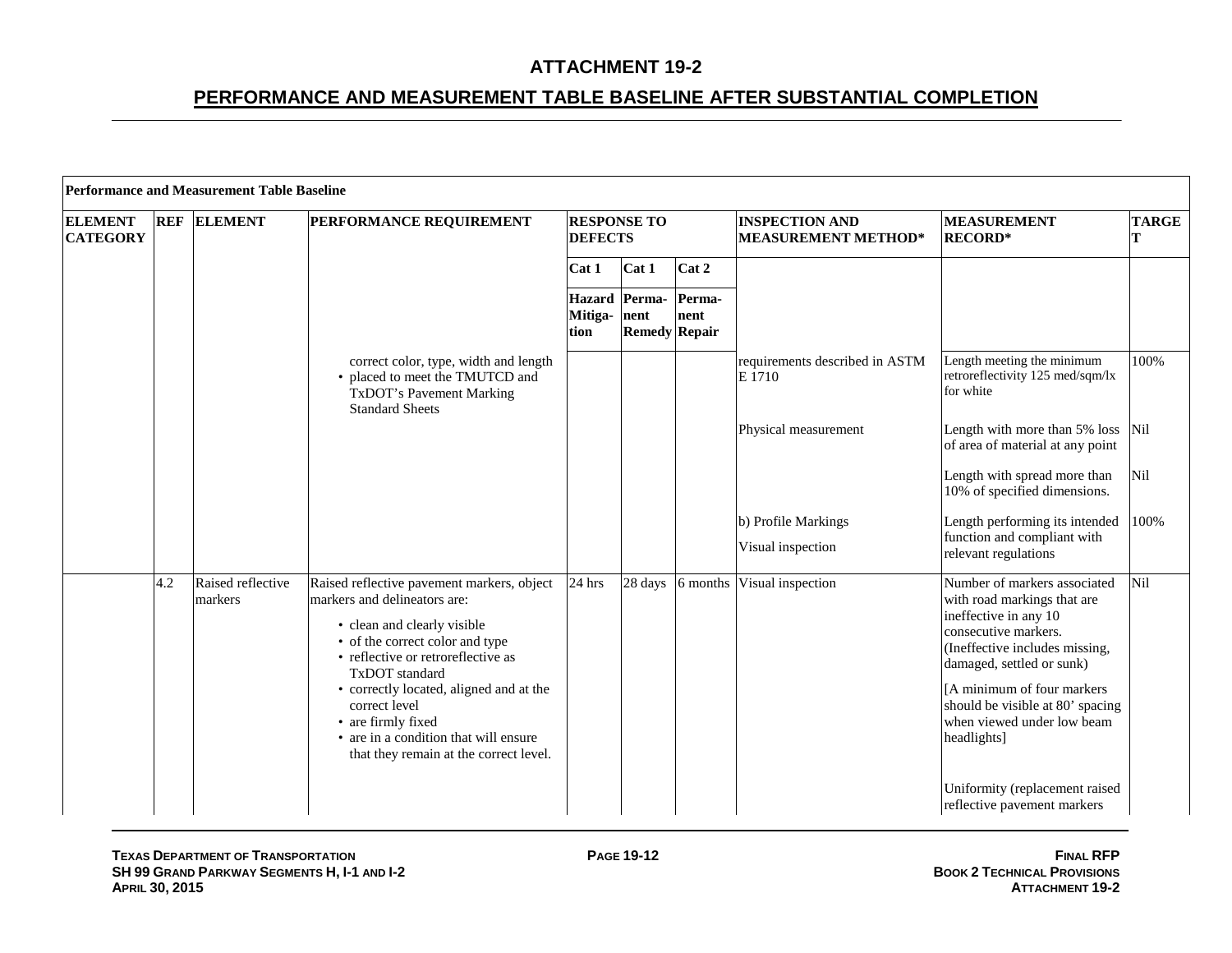|                                   | <b>Performance and Measurement Table Baseline</b> |                          |                                                                                                                                                                           |                                             |                      |                |                                                     |                                                                                      |              |  |  |  |
|-----------------------------------|---------------------------------------------------|--------------------------|---------------------------------------------------------------------------------------------------------------------------------------------------------------------------|---------------------------------------------|----------------------|----------------|-----------------------------------------------------|--------------------------------------------------------------------------------------|--------------|--|--|--|
| <b>ELEMENT</b><br><b>CATEGORY</b> |                                                   | <b>REF ELEMENT</b>       | PERFORMANCE REQUIREMENT                                                                                                                                                   | <b>RESPONSE TO</b><br><b>DEFECTS</b>        |                      |                | <b>INSPECTION AND</b><br><b>MEASUREMENT METHOD*</b> | <b>MEASUREMENT</b><br><b>RECORD*</b>                                                 | <b>TARGE</b> |  |  |  |
|                                   |                                                   |                          |                                                                                                                                                                           | Cat 1<br>Cat 2<br>Cat 1                     |                      |                |                                                     |                                                                                      |              |  |  |  |
|                                   |                                                   |                          |                                                                                                                                                                           | <b>Hazard</b> Perma-<br>Mitiga-nent<br>tion | <b>Remedy Repair</b> | Perma-<br>nent |                                                     |                                                                                      |              |  |  |  |
|                                   |                                                   |                          |                                                                                                                                                                           |                                             |                      |                |                                                     | have equivalent physical and<br>performance characteristics to<br>adjacent markers). | 100%         |  |  |  |
|                                   | 4.3                                               | Delineators &<br>markers | Object markers, mail box markers and<br>delineators are:<br>• clean and visible<br>• of the correct color and type<br>• legible and reflective<br>• straight and vertical | 24 hrs                                      | 28 days              | 6 months       | Visual inspection                                   | Number of object markers or<br>delineators defective or<br>missing                   | Nil          |  |  |  |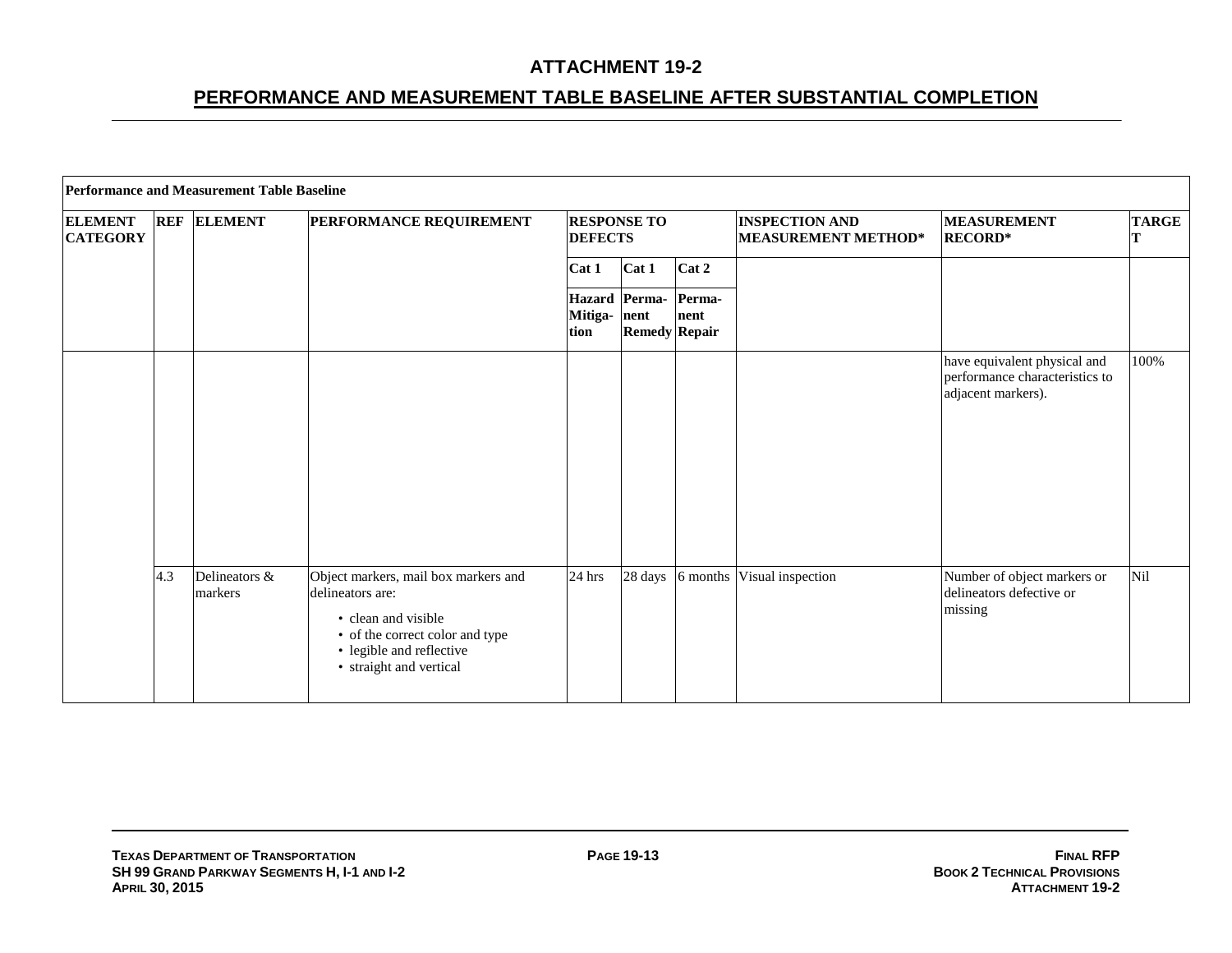|                                   |     | <b>Performance and Measurement Table Baseline</b> |                                                                                                                                                                                           |                                      |                                                      |                |                                                                    |                                                                                            |                   |
|-----------------------------------|-----|---------------------------------------------------|-------------------------------------------------------------------------------------------------------------------------------------------------------------------------------------------|--------------------------------------|------------------------------------------------------|----------------|--------------------------------------------------------------------|--------------------------------------------------------------------------------------------|-------------------|
| <b>ELEMENT</b><br><b>CATEGORY</b> |     | <b>REF ELEMENT</b>                                | PERFORMANCE REQUIREMENT                                                                                                                                                                   | <b>RESPONSE TO</b><br><b>DEFECTS</b> |                                                      |                | <b>INSPECTION AND</b><br><b>MEASUREMENT METHOD*</b>                | <b>MEASUREMENT</b><br><b>RECORD*</b>                                                       | <b>TARGE</b><br>т |
|                                   |     |                                                   |                                                                                                                                                                                           | Cat 1                                | Cat 1                                                | Cat 2          |                                                                    |                                                                                            |                   |
|                                   |     |                                                   |                                                                                                                                                                                           | Mitiga-<br>tion                      | <b>Hazard</b> Perma-<br>nent<br><b>Remedy Repair</b> | Perma-<br>nent |                                                                    |                                                                                            |                   |
|                                   |     |                                                   | 5) GUARDRAILS, SAFETY BARRIERS AND IMPACT ATTENUATORS                                                                                                                                     |                                      |                                                      |                |                                                                    |                                                                                            |                   |
|                                   | 5.1 | Guard rails and<br>safety barriers                | All guardrails, safety barriers, and concrete<br>barriers are maintained free of Defects.<br>They are appropriately placed and correctly                                                  | 24 hrs                               | 28 days                                              |                | 6 months Visual inspection                                         | Length of road restraint<br>systems correctly installed                                    | 100%              |
|                                   |     |                                                   | installed at the correct height and distance<br>from roadway or obstacles. Installation and<br>repairs shall be carried out in accordance                                                 |                                      |                                                      |                |                                                                    | Length free from Defects                                                                   | 100%              |
|                                   |     |                                                   | with the requirements of NCHRP 350<br>standards.                                                                                                                                          |                                      |                                                      |                |                                                                    | Length at correct height                                                                   | 100%              |
|                                   |     |                                                   |                                                                                                                                                                                           |                                      |                                                      |                |                                                                    | Length at correct distance from<br>roadway and obstacle                                    | 100%              |
|                                   | 5.2 | Impact attenuators                                | All impact attenuators are appropriately<br>placed and correctly installed                                                                                                                | 24 hrs                               | 7 days                                               | 6 months       | Visual inspection                                                  | Number correctly placed and<br>installed                                                   | 100%              |
| 6) TRAFFIC SIGNS                  |     |                                                   |                                                                                                                                                                                           |                                      |                                                      |                |                                                                    |                                                                                            |                   |
|                                   | 6.1 |                                                   | General – All signs $(i)$ Signs are clean, correctly located, clearly 24 hrs<br>visible, legible, reflective, at the correct<br>height and free from structural and<br>electrical defects |                                      | 28 days                                              |                | 6 months a) Retroreflectivity<br>Coefficient of retro-reflectivity | Number of signs with<br>reflectivity below the<br>requirements of TxDOT's<br><b>TMUTCD</b> | N <sub>il</sub>   |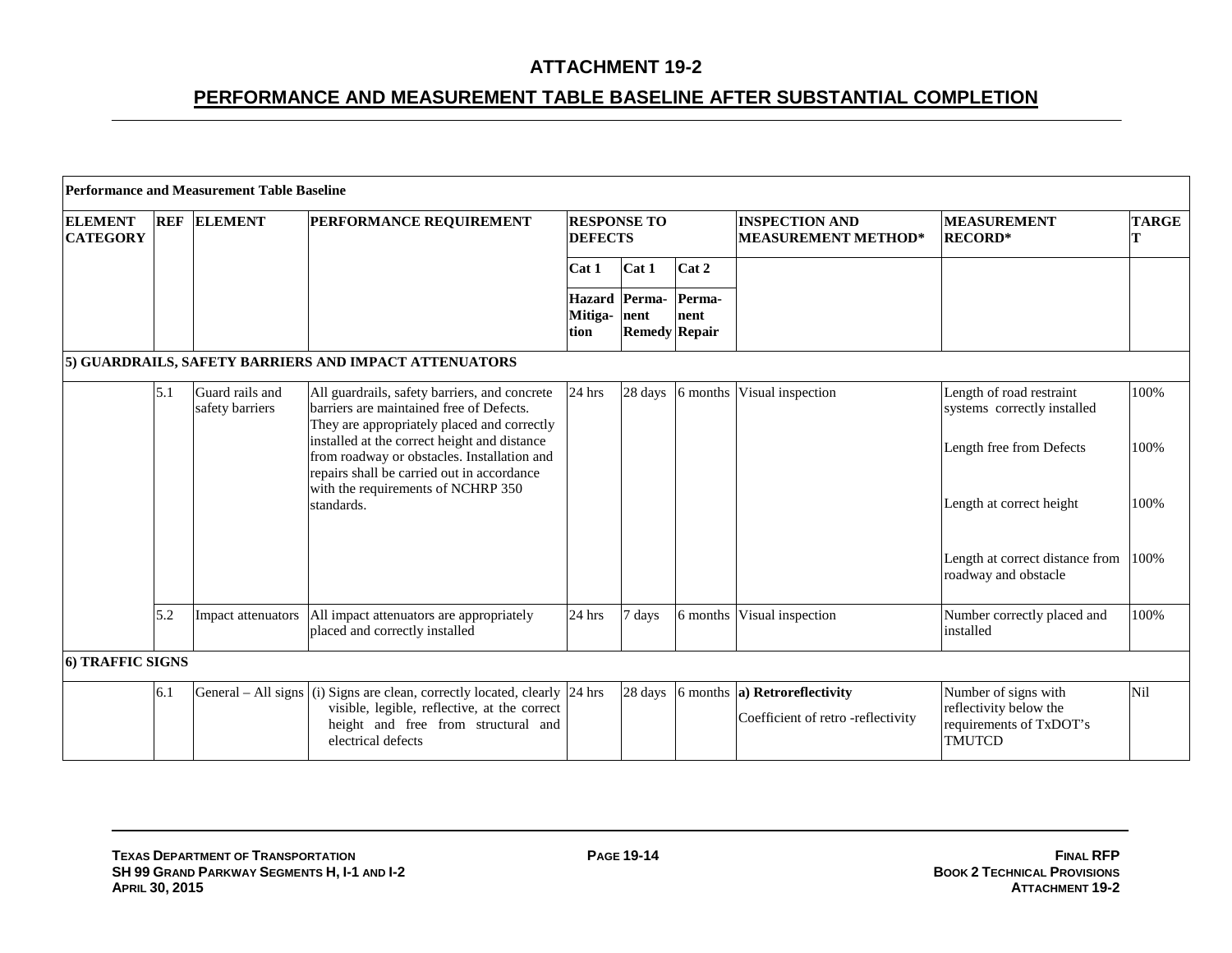| <b>REF ELEMENT</b> | <b>PERFORMANCE REQUIREMENT</b>                                                                                                                                                                                                                                                                                                                                                                                                                                                                                                                                                                                                                                                                                         |                                                                                                                                                                                                              |       |                                                               | <b>INSPECTION AND</b><br><b>MEASUREMENT METHOD*</b>                                                                                                                        | <b>MEASUREMENT</b><br><b>RECORD*</b>                                                                                                                                                                                                                                                                                                                                                   | <b>TARGE</b>                 |
|--------------------|------------------------------------------------------------------------------------------------------------------------------------------------------------------------------------------------------------------------------------------------------------------------------------------------------------------------------------------------------------------------------------------------------------------------------------------------------------------------------------------------------------------------------------------------------------------------------------------------------------------------------------------------------------------------------------------------------------------------|--------------------------------------------------------------------------------------------------------------------------------------------------------------------------------------------------------------|-------|---------------------------------------------------------------|----------------------------------------------------------------------------------------------------------------------------------------------------------------------------|----------------------------------------------------------------------------------------------------------------------------------------------------------------------------------------------------------------------------------------------------------------------------------------------------------------------------------------------------------------------------------------|------------------------------|
|                    |                                                                                                                                                                                                                                                                                                                                                                                                                                                                                                                                                                                                                                                                                                                        | Cat 1                                                                                                                                                                                                        | Cat 1 | Cat 2                                                         |                                                                                                                                                                            |                                                                                                                                                                                                                                                                                                                                                                                        |                              |
|                    |                                                                                                                                                                                                                                                                                                                                                                                                                                                                                                                                                                                                                                                                                                                        | Mitiga-<br>tion                                                                                                                                                                                              |       | Perma-<br>nent                                                |                                                                                                                                                                            |                                                                                                                                                                                                                                                                                                                                                                                        |                              |
|                    | (ii)<br>legible                                                                                                                                                                                                                                                                                                                                                                                                                                                                                                                                                                                                                                                                                                        |                                                                                                                                                                                                              |       |                                                               | b) Face damage<br>Visual inspection                                                                                                                                        | Number of signs with face<br>damage greater than 5% of area                                                                                                                                                                                                                                                                                                                            | Nil                          |
|                    | (iii) Sign mounting posts are vertical,<br>structurally sound and rust free<br>(iv) All break-away sign mounts are clear<br>of silt or other debris that could<br>impede break-away features and shall<br>have correct stub heights<br>(v) Obsolete and redundant signs are<br>removed or replaced as appropriate<br>(vi) Visibility distances meet the stated<br>requirements<br>(vii) Sign information is of the correct size,<br>location, type and wording to meet its<br>intended purpose and any statutory<br>requirements<br>(viii) All structures and Elements of the<br>signing system are kept clean and free<br>from debris and have clear access<br>provided.<br>(ix) All replacement and repair materials |                                                                                                                                                                                                              |       |                                                               | c) Placement<br>Visual inspection<br>d) Sign Information<br>Visual inspection<br>e) Sign Information<br>Visual inspection<br>f) Dynamic Message Signs<br>Visual inspection | Signs are placed in accordance<br>with TxDOT's Sign Crew<br>Field Book including not<br>twisted or leaning<br>Sign information is of the<br>correct size, location, type and<br>wording to meet its intended<br>purpose<br>Sign information is of the<br>correct size, location, type and<br>wording to meet its intended<br>purpose<br>Dynamic message signs are<br>fully functioning | 100%<br>100%<br>100%<br>100% |
|                    |                                                                                                                                                                                                                                                                                                                                                                                                                                                                                                                                                                                                                                                                                                                        | <b>Performance and Measurement Table Baseline</b><br>Identification markers are provided,<br>correctly located, visible, clean and<br>and equipment are in accordance with<br>the requirements of the TMUTCD |       | <b>RESPONSE TO</b><br><b>DEFECTS</b><br>Hazard Perma-<br>nent | <b>Remedy Repair</b>                                                                                                                                                       |                                                                                                                                                                                                                                                                                                                                                                                        |                              |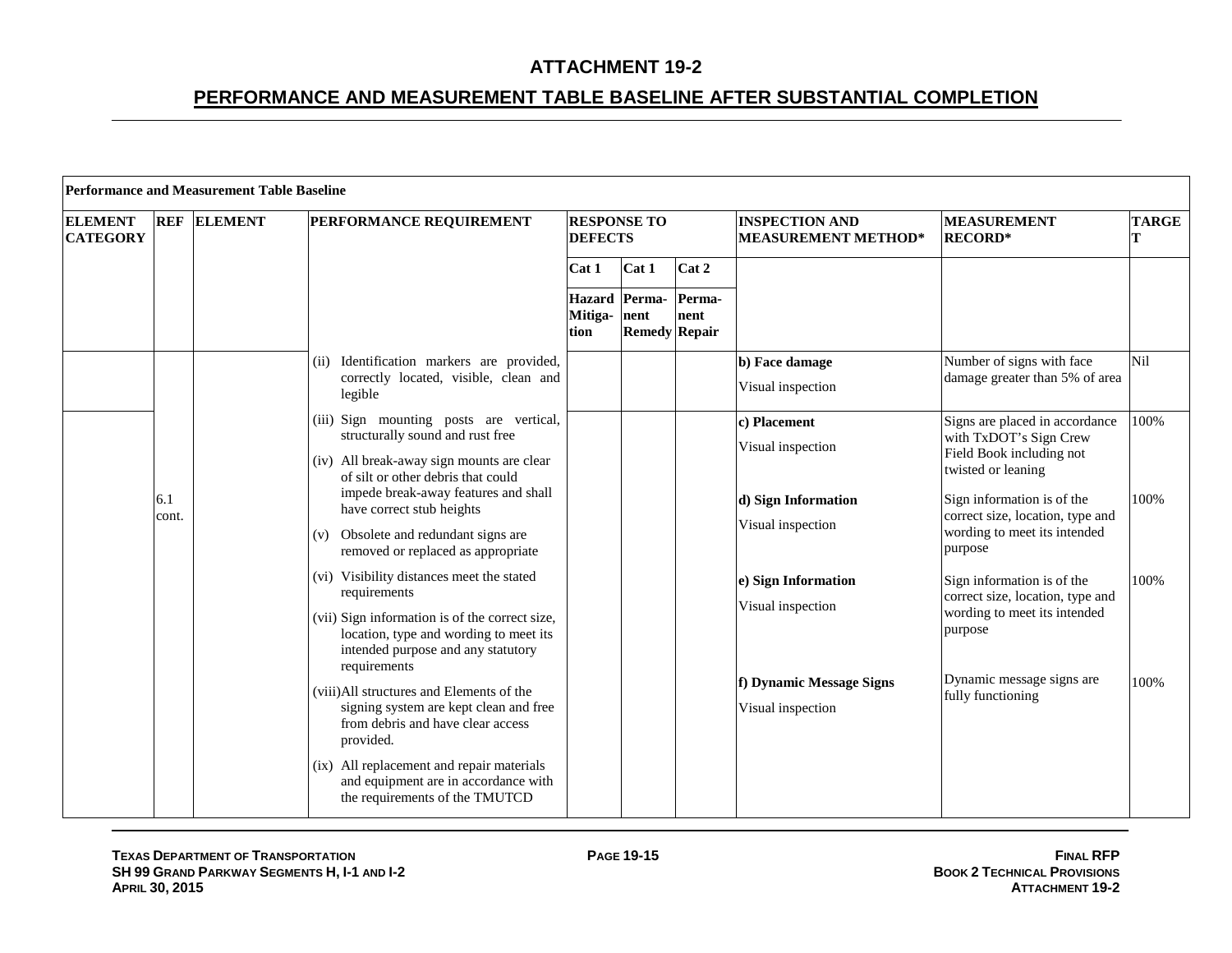|                                   |     | <b>Performance and Measurement Table Baseline</b> |                                                                                                                                                                                                                                                                                                                                                            |                                  |                    |                                        |                                                                                      |                                                        |                   |
|-----------------------------------|-----|---------------------------------------------------|------------------------------------------------------------------------------------------------------------------------------------------------------------------------------------------------------------------------------------------------------------------------------------------------------------------------------------------------------------|----------------------------------|--------------------|----------------------------------------|--------------------------------------------------------------------------------------|--------------------------------------------------------|-------------------|
| <b>ELEMENT</b><br><b>CATEGORY</b> |     | <b>REF ELEMENT</b>                                | PERFORMANCE REQUIREMENT                                                                                                                                                                                                                                                                                                                                    | <b>DEFECTS</b>                   | <b>RESPONSE TO</b> |                                        | <b>INSPECTION AND</b><br><b>MEASUREMENT METHOD*</b>                                  | <b>MEASUREMENT</b><br><b>RECORD*</b>                   | <b>TARGE</b><br>т |
|                                   |     |                                                   |                                                                                                                                                                                                                                                                                                                                                            | Cat 1                            | Cat 1              | Cat 2                                  |                                                                                      |                                                        |                   |
|                                   |     |                                                   |                                                                                                                                                                                                                                                                                                                                                            | <b>Hazard</b><br>Mitiga-<br>tion | Perma-<br>nent     | Perma-<br>nent<br><b>Remedy Repair</b> |                                                                                      |                                                        |                   |
|                                   |     |                                                   | Dynamic message signs are in an<br>(x)<br>operational condition                                                                                                                                                                                                                                                                                            |                                  |                    |                                        |                                                                                      |                                                        |                   |
|                                   | 6.2 | General - Safety<br>critical signs                | Requirements as 6.1, Plus:<br>"Stop," "Yield," "Do Not Enter," "One<br>Way" and "Wrong Way" signs are clean<br>legible and undamaged.                                                                                                                                                                                                                      | 2 hrs                            | 1 week             |                                        | 6 months Visual inspection                                                           | Number of damaged safety<br>critical signs             | N <sub>il</sub>   |
| 7) TRAFFIC SIGNALS                |     |                                                   |                                                                                                                                                                                                                                                                                                                                                            |                                  |                    |                                        |                                                                                      |                                                        |                   |
|                                   | 7.1 | General                                           | Traffic Signals and their associated<br>(i)<br>equipment are:<br>• clean and visible<br>• correctly aligned and operational<br>• free from damage caused by accident<br>or vandalism<br>• correctly aligned and operational<br>Signal timing and operation is correct<br>(ii)<br>(iii) Contingency plans are in place to<br>rectify Category 1 defects not | 2 hrs                            | 24 hrs             |                                        | 6 months a) General condition<br>Visual inspection<br>b) Damage<br>Visual inspection | Signals are clean and visible<br>Signals are undamaged | 100%<br>100%      |
|                                   |     |                                                   | immediately repairable to assure<br>alternative traffic control is provided<br>during a period of failure                                                                                                                                                                                                                                                  |                                  |                    |                                        | c) Signal timing<br>Timed measurements                                               | Installations have correct signal 100%<br>timings      |                   |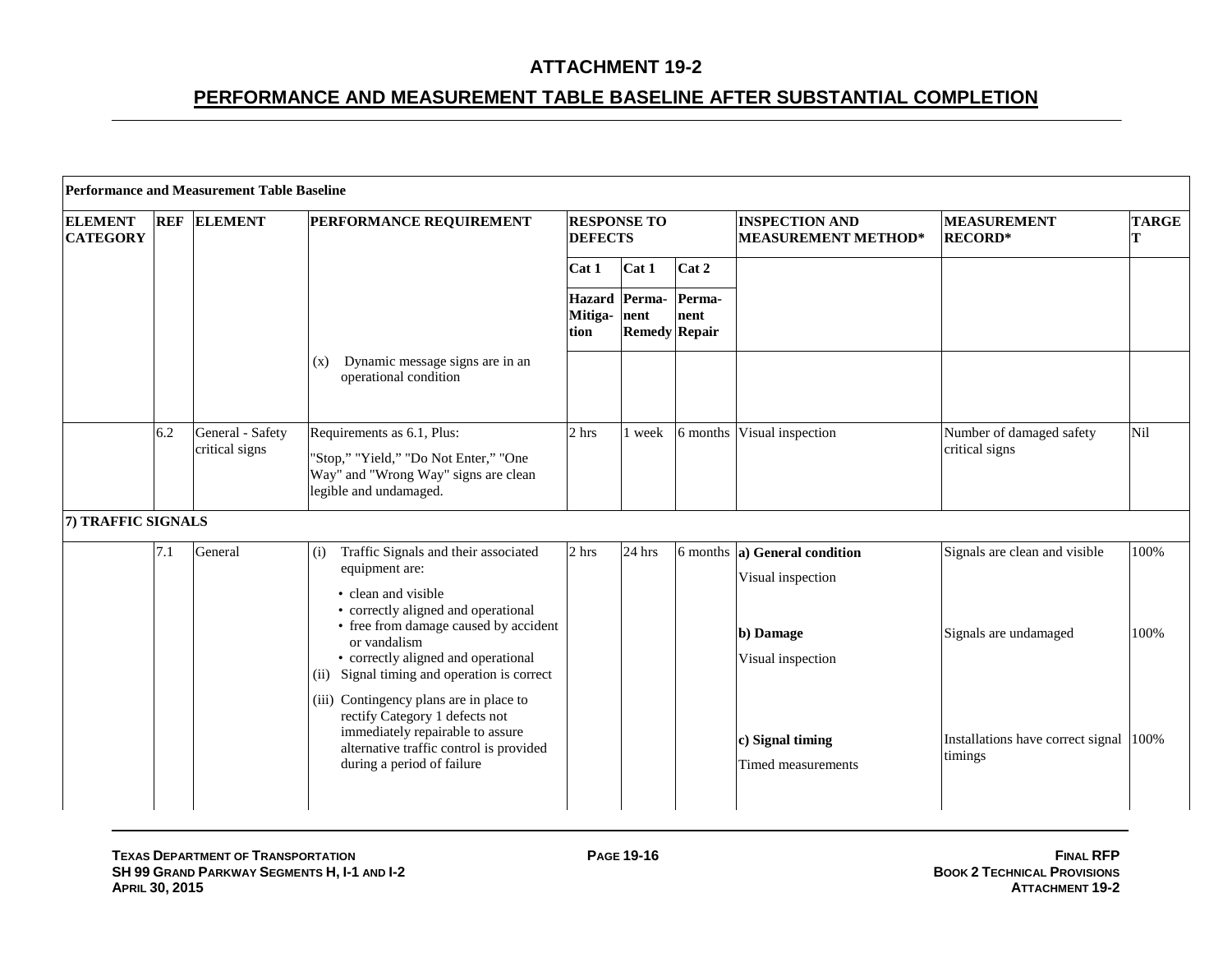|                                   |            | Performance and Measurement Table Baseline      |                                                                                                                                                      |                                  |                                        |                      |                                                               |                                                                                                      |              |
|-----------------------------------|------------|-------------------------------------------------|------------------------------------------------------------------------------------------------------------------------------------------------------|----------------------------------|----------------------------------------|----------------------|---------------------------------------------------------------|------------------------------------------------------------------------------------------------------|--------------|
| <b>ELEMENT</b><br><b>CATEGORY</b> | <b>REF</b> | <b>ELEMENT</b>                                  | <b>PERFORMANCE REQUIREMENT</b>                                                                                                                       | <b>DEFECTS</b>                   | <b>RESPONSE TO</b>                     |                      | <b>INSPECTION AND</b><br><b>MEASUREMENT METHOD*</b>           | <b>MEASUREMENT</b><br><b>RECORD*</b>                                                                 | <b>TARGE</b> |
|                                   |            |                                                 |                                                                                                                                                      | Cat 2<br>Cat 1<br>Cat 1          |                                        |                      |                                                               |                                                                                                      |              |
|                                   |            |                                                 |                                                                                                                                                      | <b>Hazard</b><br>Mitiga-<br>tion | Perma-<br>nent<br><b>Remedy Repair</b> | Perma-<br>nent       |                                                               |                                                                                                      |              |
|                                   |            |                                                 |                                                                                                                                                      |                                  |                                        | d) Contingency plans | Full contingency plans are in<br>place                        | 100%                                                                                                 |              |
|                                   |            |                                                 |                                                                                                                                                      |                                  |                                        |                      | Records review                                                |                                                                                                      |              |
|                                   | 7.2        | Soundness                                       | Traffic signals are structurally and<br>electrically sound                                                                                           | 24 hrs                           | 28 days                                |                      | 6 months <b>a</b> ) Structural soundness<br>Visual inspection | Inspection records showing<br>safe installation and<br>maintenance                                   | 100%         |
|                                   |            |                                                 |                                                                                                                                                      |                                  |                                        |                      | b) Electrical soundness                                       |                                                                                                      | 100%         |
|                                   |            |                                                 |                                                                                                                                                      |                                  |                                        |                      | Testing to meet NEC regulations                               |                                                                                                      |              |
|                                   | 7.3        | Identification<br>marking                       | Signals have identification markers and the<br>telephone number for reporting faults are<br>correctly located, clearly visible, clean and<br>legible | N/A                              | 28 days                                | 6 months             | Visual inspection                                             | Inspection records showing<br>identification markers and<br>other information are easily<br>readable | 100%         |
|                                   | 7.4        | Pedestrian<br>Elements and<br>vehicle detectors | All pedestrian Elements and vehicle<br>detectors are correctly positioned and fully<br>functional at all times                                       | 24 hrs                           | 28 days                                | 6 months             | Visual Inspection                                             | Inspection records showing<br>compliance                                                             | 100%         |
| 8) LIGHTING                       |            |                                                 |                                                                                                                                                      |                                  |                                        |                      |                                                               |                                                                                                      |              |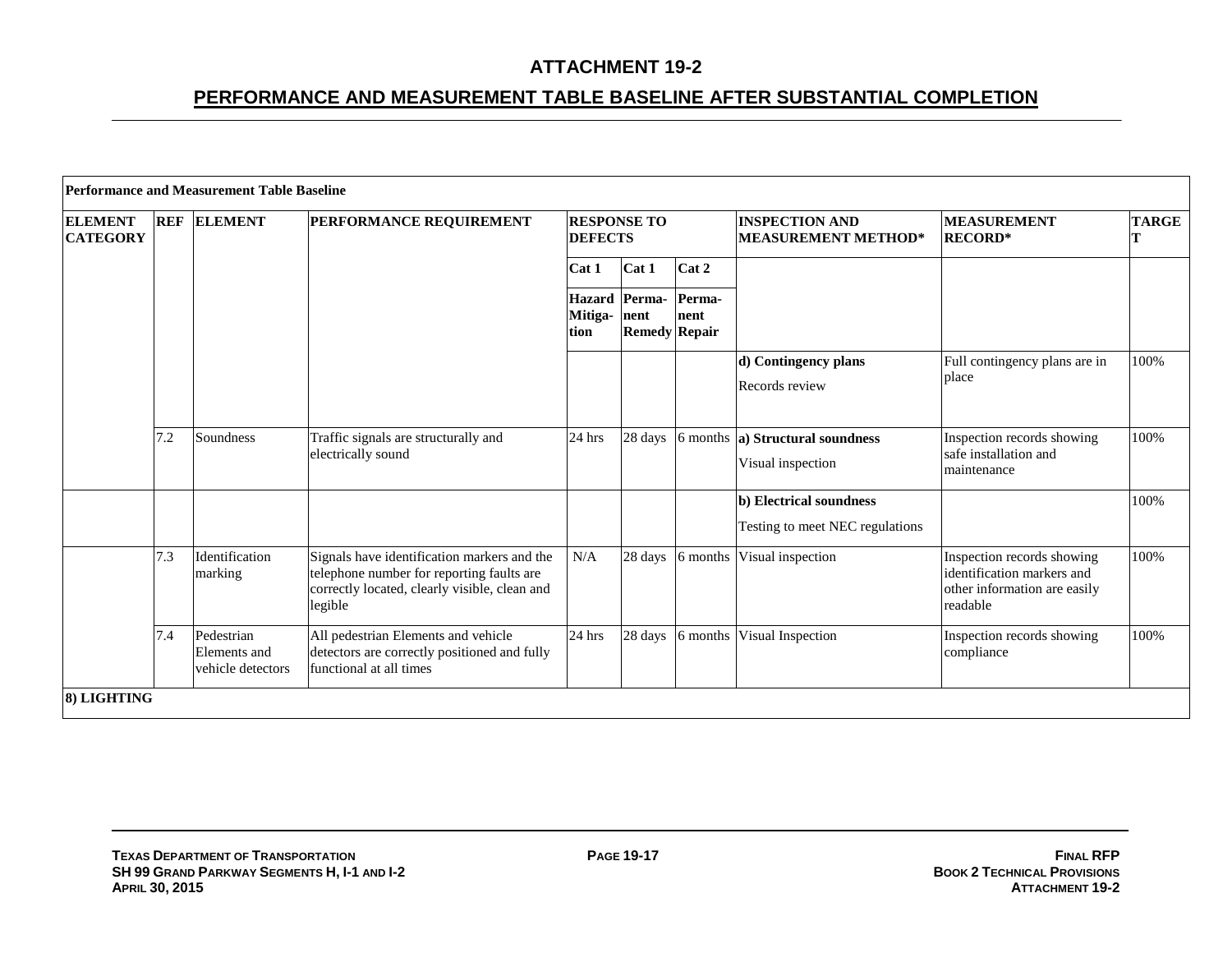|                                   |            | <b>Performance and Measurement Table Baseline</b> |                                                                                                                                                                       |                                      |                              |                |                                                                                    |                                                                                          |                 |
|-----------------------------------|------------|---------------------------------------------------|-----------------------------------------------------------------------------------------------------------------------------------------------------------------------|--------------------------------------|------------------------------|----------------|------------------------------------------------------------------------------------|------------------------------------------------------------------------------------------|-----------------|
| <b>ELEMENT</b><br><b>CATEGORY</b> | <b>REF</b> | <b>ELEMENT</b>                                    | PERFORMANCE REQUIREMENT                                                                                                                                               | <b>RESPONSE TO</b><br><b>DEFECTS</b> |                              |                | <b>INSPECTION AND</b><br><b>MEASUREMENT METHOD*</b>                                | <b>MEASUREMENT</b><br><b>RECORD*</b>                                                     | <b>TARGE</b>    |
|                                   |            |                                                   |                                                                                                                                                                       | Cat 1                                | Cat 1                        | Cat 2          |                                                                                    |                                                                                          |                 |
|                                   |            |                                                   |                                                                                                                                                                       | Hazard Perma<br>Mitiga-<br>tion      | nent<br><b>Remedy Repair</b> | Perma-<br>nent |                                                                                    |                                                                                          |                 |
|                                   | 8.1        | Roadway lighting<br>General                       | All lighting is free from defects and<br>(i)<br>provides acceptable uniform lighting<br>quality<br>Lanterns are clean and correctly<br>(ii)<br>positioned             | 24 hrs                               | 28 days                      |                | 6 months a) Mainlane lights operable<br>Night time inspection or<br>automated logs | Number of sections with less<br>than 90% of lights functioning<br>correctly at all times | Nil             |
|                                   |            |                                                   | (iii) Lighting units are free from accidental<br>damage or vandalism<br>(iv) Columns are upright, correctly<br>founded, visually acceptable and<br>structurally sound |                                      |                              |                | b) Mainlane lights out of action<br>Night time inspection or<br>automated logs     | Instances of more than two<br>consecutive lights out of action                           | Nil             |
|                                   | 8.2        | Sign lighting                                     | Sign lighting is fully operational                                                                                                                                    | 24 hrs                               | 28 days                      | 6 months       | Night time inspection or<br>automated logs                                         | Instances of more than one<br>bulb per sign not working                                  | N <sub>il</sub> |
|                                   | 8.3        | Electrical supply                                 | Electricity supply, feeder pillars, cabinets,<br>switches and fittings are electrically,<br>mechanically and structurally sound and<br>functioning                    | 24 hrs                               | 7 days                       | 1 month        | Testing to meet NEC regulations,<br>visual inspection                              | Inspection records showing<br>safe installation and<br>maintenance                       | 100%            |
|                                   | 8.4        | Access panels                                     | All access panels in place at all times.                                                                                                                              | 24 hrs                               | 7 days                       | 1 month        | Visual inspection                                                                  | Instances of missing access<br>panels                                                    | Nil             |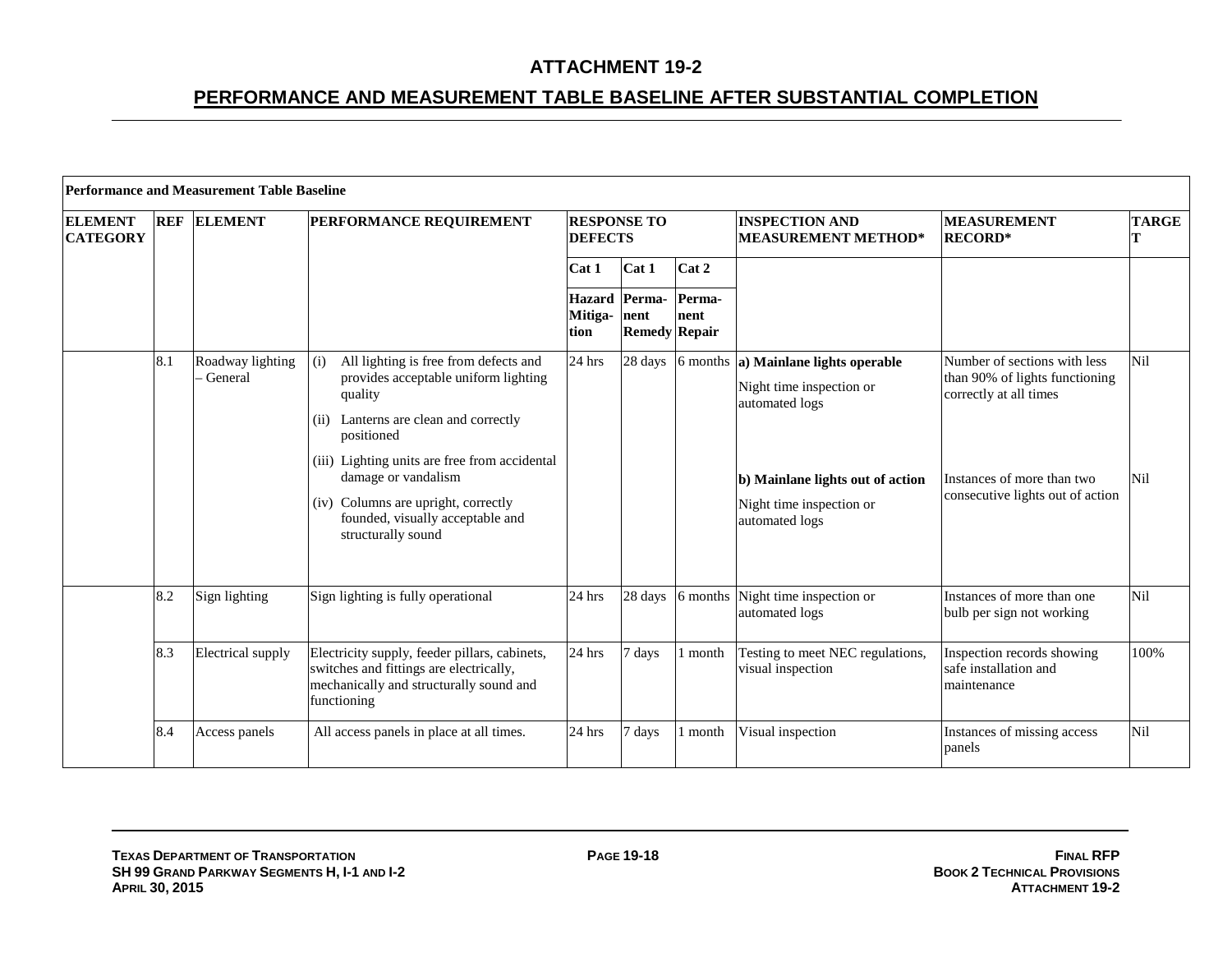| <b>ELEMENT</b><br><b>CATEGORY</b> | <b>REF</b> | <b>ELEMENT</b>                       | PERFORMANCE REQUIREMENT                                                                                                                                                                                                                                                                                                                                                                 | <b>RESPONSE TO</b><br><b>DEFECTS</b> |                                        |                | <b>INSPECTION AND</b><br><b>MEASUREMENT METHOD*</b>               | <b>MEASUREMENT</b><br><b>RECORD*</b>                                                                | <b>TARGE</b><br>т |
|-----------------------------------|------------|--------------------------------------|-----------------------------------------------------------------------------------------------------------------------------------------------------------------------------------------------------------------------------------------------------------------------------------------------------------------------------------------------------------------------------------------|--------------------------------------|----------------------------------------|----------------|-------------------------------------------------------------------|-----------------------------------------------------------------------------------------------------|-------------------|
|                                   |            |                                      |                                                                                                                                                                                                                                                                                                                                                                                         | Cat 1                                | Cat 1                                  | Cat 2          |                                                                   |                                                                                                     |                   |
|                                   |            |                                      |                                                                                                                                                                                                                                                                                                                                                                                         | <b>Hazard</b><br>Mitiga-<br>tion     | Perma-<br>nent<br><b>Remedy Repair</b> | Perma-<br>nent |                                                                   |                                                                                                     |                   |
|                                   | 8.5        | High mast lighting                   | All high mast luminaries functioning<br>(i)<br>on each pole<br>All obstruction lights are present and<br>(ii)<br>working (if required)<br>(iii) Compartment door is secure with all<br>bolts in place<br>(iv) All winch and safety equipment is<br>correctly functioning and maintained<br>without rusting or corrosion<br>(for structural requirements refer to Element<br>Category 3) | 24 hrs                               | 48 hrs                                 | 1 month        | Yearly inspection and night time<br>inspections or automated logs | Instances of two or more lamps<br>not working per high mast pole<br>Identification of other defects | Nil<br>Nil        |
|                                   |            | 9) FENCES, WALLS AND SOUND ABATEMENT |                                                                                                                                                                                                                                                                                                                                                                                         |                                      |                                        |                |                                                                   |                                                                                                     |                   |
|                                   | 9.1        | Design and<br>location               | Fences and walls act as designed and serve<br>the purpose for which they were intended                                                                                                                                                                                                                                                                                                  | 24 hrs                               | 28 days                                | 6 months       | Visual inspection                                                 | Inspection records showing<br>compliance                                                            | 100%              |
|                                   | 9.2        | Construction                         | Integrity and structural condition of the<br>fence is maintained                                                                                                                                                                                                                                                                                                                        | 24 hrs                               | 28 days                                | 6 months       | Structural assessment if visual<br>inspection warrants            | Inspection records showing<br>compliance                                                            | 100%              |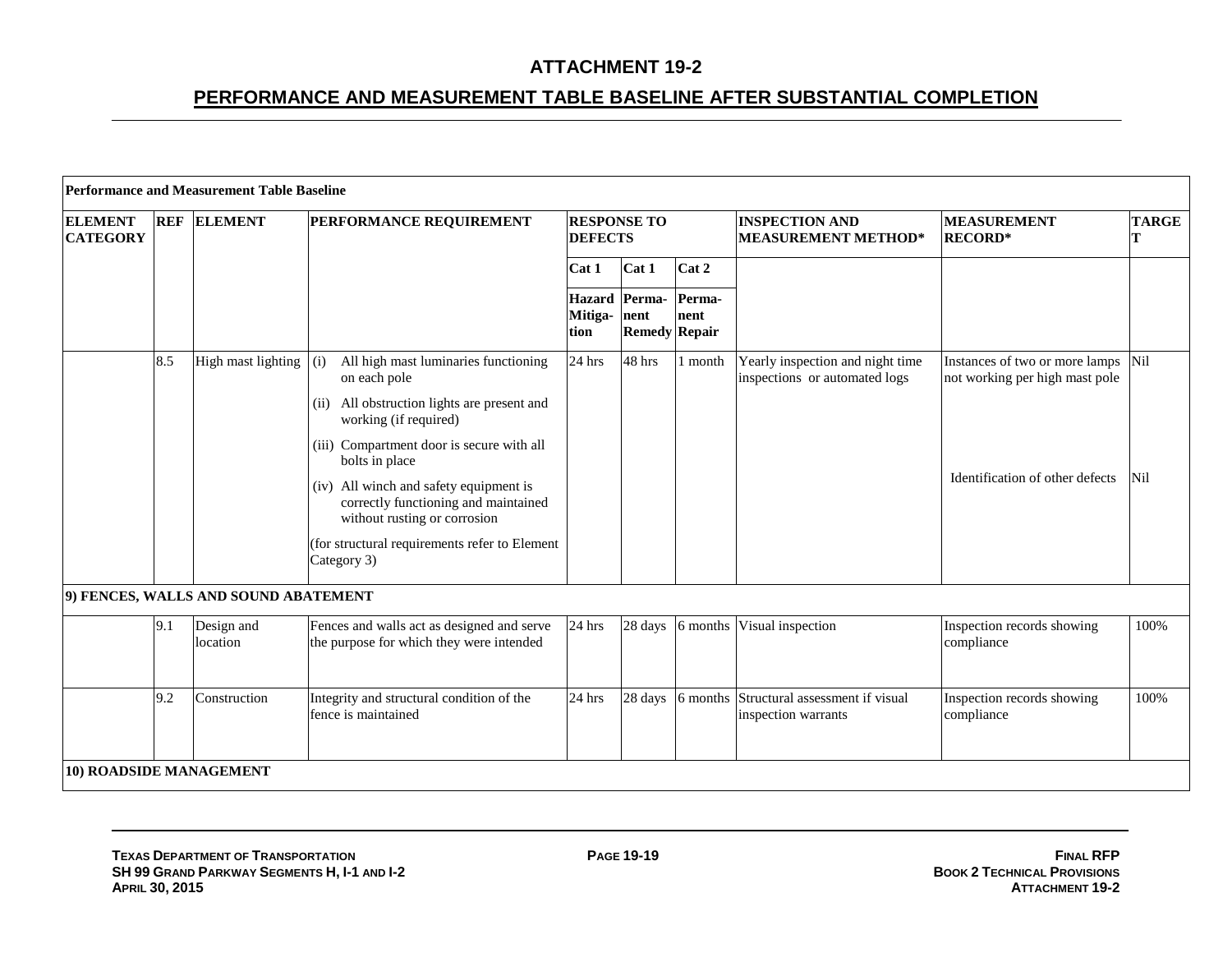|                                   |      | <b>Performance and Measurement Table Baseline</b>                |                                                                                                                                                                                                                                                                                                                                                                                                                                                                                                                                                                                                                                                                                                                                                                                                                                                                                            |                                      |                                       |                |                                                                                                                                                                                                                                                                                                                                                |                                                                                                                                                                                                                                                                                                                                                                                                                            |                                    |
|-----------------------------------|------|------------------------------------------------------------------|--------------------------------------------------------------------------------------------------------------------------------------------------------------------------------------------------------------------------------------------------------------------------------------------------------------------------------------------------------------------------------------------------------------------------------------------------------------------------------------------------------------------------------------------------------------------------------------------------------------------------------------------------------------------------------------------------------------------------------------------------------------------------------------------------------------------------------------------------------------------------------------------|--------------------------------------|---------------------------------------|----------------|------------------------------------------------------------------------------------------------------------------------------------------------------------------------------------------------------------------------------------------------------------------------------------------------------------------------------------------------|----------------------------------------------------------------------------------------------------------------------------------------------------------------------------------------------------------------------------------------------------------------------------------------------------------------------------------------------------------------------------------------------------------------------------|------------------------------------|
| <b>ELEMENT</b><br><b>CATEGORY</b> |      | <b>REF ELEMENT</b>                                               | <b>PERFORMANCE REQUIREMENT</b>                                                                                                                                                                                                                                                                                                                                                                                                                                                                                                                                                                                                                                                                                                                                                                                                                                                             | <b>RESPONSE TO</b><br><b>DEFECTS</b> |                                       |                | <b>INSPECTION AND</b><br><b>MEASUREMENT METHOD*</b>                                                                                                                                                                                                                                                                                            | <b>MEASUREMENT</b><br><b>RECORD*</b>                                                                                                                                                                                                                                                                                                                                                                                       | <b>TARGE</b><br>т                  |
|                                   |      |                                                                  |                                                                                                                                                                                                                                                                                                                                                                                                                                                                                                                                                                                                                                                                                                                                                                                                                                                                                            | Cat 1                                | Cat 1                                 | Cat 2          |                                                                                                                                                                                                                                                                                                                                                |                                                                                                                                                                                                                                                                                                                                                                                                                            |                                    |
|                                   |      |                                                                  |                                                                                                                                                                                                                                                                                                                                                                                                                                                                                                                                                                                                                                                                                                                                                                                                                                                                                            | Mitiga- nent<br>tion                 | Hazard Perma-<br><b>Remedy Repair</b> | Perma-<br>nent |                                                                                                                                                                                                                                                                                                                                                |                                                                                                                                                                                                                                                                                                                                                                                                                            |                                    |
|                                   | 10.1 | Vegetated areas -<br><b>Except landscaped</b><br>areas - General | Vegetation is maintained so that:<br>(i)<br>Height of grass and weeds is kept<br>within the limits described for urban<br>and rural areas. Mowing begins before<br>vegetation reaches the maximum<br>height.<br>Spot mowing at intersections, ramps or<br>(ii)<br>other areas maintains visibility of<br>appurtenances and sight distance.<br>(iii) Grass or vegetation does not encroach<br>into or on paved shoulders, mainlanes,<br>sidewalks, islands, riprap, traffic<br>barrier or curbs.<br>(iv) A herbicide program is undertaken in<br>accordance with the TxDOT Herbicide<br>Manual to control noxious weeds and<br>to eliminate grass in pavement or<br>concrete.<br>(v) A full width mowing cycle is<br>completed after the first frost<br>(vi) Wildflowers are preserved utilizing the<br>guidelines in the mowing<br>specifications and TXDOT Roadside<br>Vegetation Manual. | 24 hrs                               | 7 days                                | 28 days        | a) Urban areas<br>Physical measurement of height of<br>grass and weeds<br>b) Rural areas<br>Physical measurement of height of<br>grass and weeds<br>c) Encroachment<br>Visual inspection of instances of<br>encroachment of vegetation<br>d) Wildflowers<br>Visual Inspection with audit of<br>process.<br>e) Sight lines<br>Visual inspection | Individual measurement areas<br>to have 95% of height of grass<br>and weeds between 5 in. and<br>$18$ in<br>Individual measurement areas<br>to have 95% of height of grass<br>and weeds between 5 in. and<br>$30$ in<br>Occurrences of vegetation<br>encroachment in each auditable<br>section<br>Adherence to vegetation<br>management manuals<br>Instances of impairment of<br>sight lines or sight distance to<br>signs | 100%<br>100%<br>Nil<br>100%<br>Nil |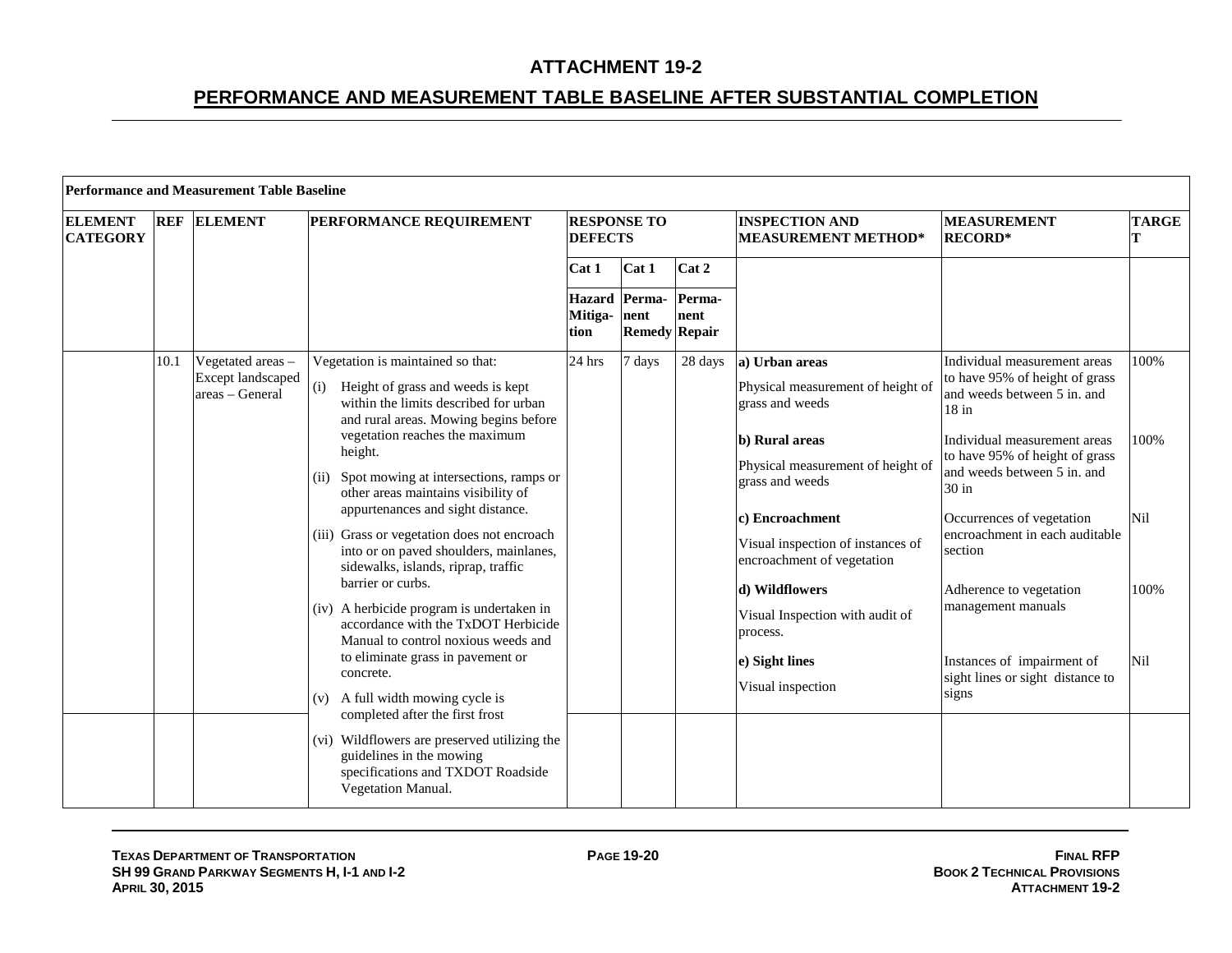|                                   | <b>Performance and Measurement Table Baseline</b> |                  |                                                                                                                                                                                                                                       |                                      |                                |                |                                                     |                                                             |              |  |  |
|-----------------------------------|---------------------------------------------------|------------------|---------------------------------------------------------------------------------------------------------------------------------------------------------------------------------------------------------------------------------------|--------------------------------------|--------------------------------|----------------|-----------------------------------------------------|-------------------------------------------------------------|--------------|--|--|
| <b>ELEMENT</b><br><b>CATEGORY</b> | <b>REF</b>                                        | <b>ELEMENT</b>   | <b>PERFORMANCE REQUIREMENT</b>                                                                                                                                                                                                        | <b>RESPONSE TO</b><br><b>DEFECTS</b> |                                |                | <b>INSPECTION AND</b><br><b>MEASUREMENT METHOD*</b> | <b>MEASUREMENT</b><br><b>RECORD*</b>                        | <b>TARGE</b> |  |  |
|                                   |                                                   |                  |                                                                                                                                                                                                                                       | Cat 1                                | Cat 1                          | Cat 2          |                                                     |                                                             |              |  |  |
|                                   |                                                   |                  |                                                                                                                                                                                                                                       | <b>Hazard</b><br>Mitiga-nent<br>tion | Perma-<br><b>Remedy Repair</b> | Perma-<br>nent |                                                     |                                                             |              |  |  |
|                                   | 10.2                                              | Landscaped areas | (i)<br>All landscaped areas are maintained to<br>their originally constructed condition.<br>Landscaped areas are as designated in<br>the plans.                                                                                       | $24$ hrs                             | 7 days                         | 28 days        | Visual inspection                                   | Inspection records showing<br>compliance                    | 100%         |  |  |
|                                   |                                                   |                  | Mowing, litter pickup, irrigation<br>(ii)<br>system maintenance and operation,<br>plant maintenance, pruning, insect,<br>disease and pest control, fertilization,<br>mulching, bed maintenance, watering<br>is undertaken as per MMP. |                                      |                                |                |                                                     |                                                             |              |  |  |
|                                   |                                                   |                  | (iii) The height of grass and weeds is kept<br>between 2" and 8". Mowing begins<br>before vegetation reaches 8 in                                                                                                                     |                                      |                                |                |                                                     |                                                             |              |  |  |
|                                   |                                                   |                  | Damaged or dead vegetation is<br>(iv)<br>replaced.                                                                                                                                                                                    |                                      |                                |                |                                                     |                                                             |              |  |  |
|                                   | 10.3                                              | Fire hazards     | Fire hazards are controlled                                                                                                                                                                                                           | 24 hrs                               | 7 days                         | 28 days        | Visual inspection                                   | Instances of dry brush or<br>vegetation forming fire hazard | Nil          |  |  |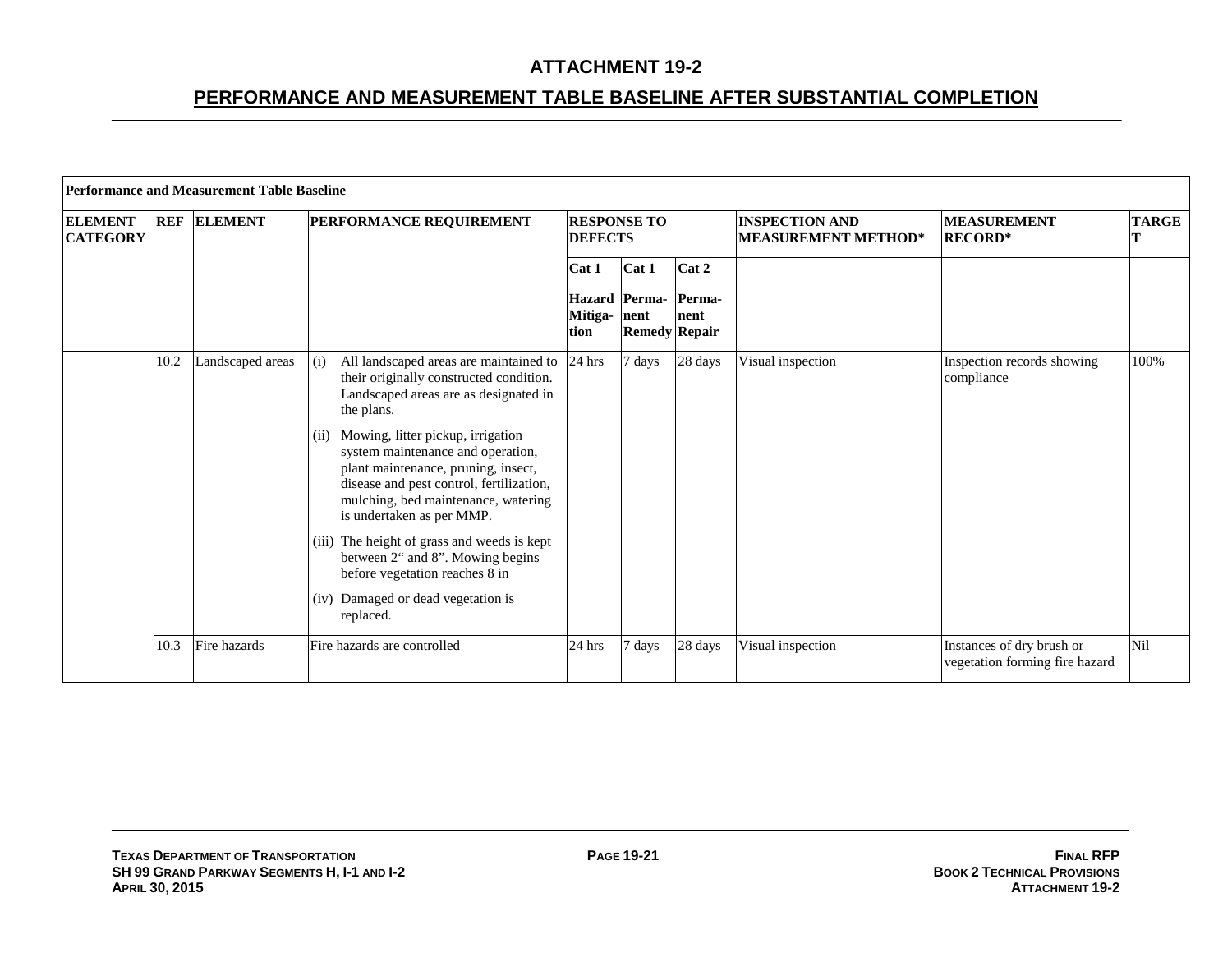|                                   |            | Performance and Measurement Table Baseline |                                                                                                                                                                |                                      |                              |                |                                                     |                                             |              |
|-----------------------------------|------------|--------------------------------------------|----------------------------------------------------------------------------------------------------------------------------------------------------------------|--------------------------------------|------------------------------|----------------|-----------------------------------------------------|---------------------------------------------|--------------|
| <b>ELEMENT</b><br><b>CATEGORY</b> | <b>REF</b> | <b>ELEMENT</b>                             | PERFORMANCE REQUIREMENT                                                                                                                                        | <b>RESPONSE TO</b><br><b>DEFECTS</b> |                              |                | <b>INSPECTION AND</b><br><b>MEASUREMENT METHOD*</b> | <b>MEASUREMENT</b><br><b>RECORD*</b>        | <b>TARGE</b> |
|                                   |            |                                            |                                                                                                                                                                | Cat 1                                | Cat 1                        | Cat 2          |                                                     |                                             |              |
|                                   |            |                                            |                                                                                                                                                                | Hazard Perma-<br>Mitiga-<br>tion     | nent<br><b>Remedy Repair</b> | Perma-<br>nent |                                                     |                                             |              |
|                                   | 10.4       | Trees, brush and<br>ornamentals            | Trees, brush and ornamentals on the<br>(i)<br>right of way, except in established no<br>mow areas, are trimmed in accordance<br>with TxDOT standards.          | 24 hrs                               | 7 days                       | 28 days        | Visual inspection                                   | Inspection records showing<br>compliance    | 100%         |
|                                   |            |                                            | Trees, brush and ornamentals are<br>(ii)<br>trimmed to insure they do not interfere<br>with vehicles or sight distance, or<br>inhibit the visibility of signs. |                                      |                              |                |                                                     |                                             |              |
|                                   |            |                                            | (iii) Dead trees, brush, ornamentals and<br>branches are removed. Potentially<br>dangerous trees or limbs are removed.                                         |                                      |                              |                |                                                     |                                             |              |
|                                   |            |                                            | (iv) All undesirable trees and vegetation<br>are removed. Diseased trees or limbs<br>are treated or removed by licensed<br>contractors.                        |                                      |                              |                |                                                     |                                             |              |
|                                   | 10.5       | Wetlands                                   | Wetlands are managed in accordance with<br>the permit requirements                                                                                             | 24 hrs                               | 7 days                       | 28 days        | Visual inspection, assessment of<br>permit issuers  | Instances of permit<br>requirements not met | Nil          |
|                                   |            | 11) REST AREAS AND PICNIC AREAS (Not Used) |                                                                                                                                                                |                                      |                              |                |                                                     |                                             |              |
|                                   |            |                                            | 12) EARTHWORKS, EMBANKMENTS AND CUTTINGS                                                                                                                       |                                      |                              |                |                                                     |                                             |              |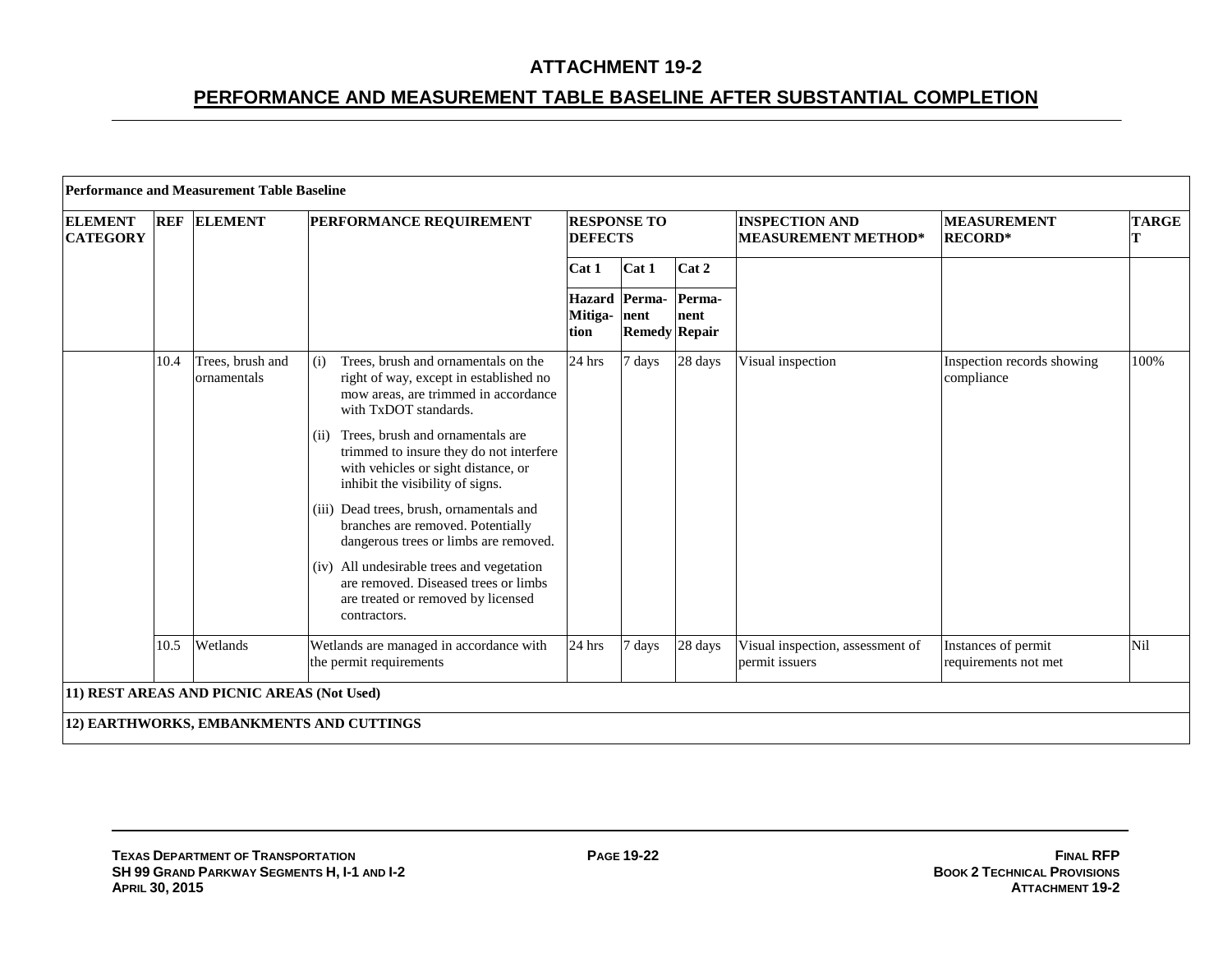|                                   |      | <b>Performance and Measurement Table Baseline</b> |                                                                                                                                                                                                                                                                                           |                                      |                                               |                  |                                                                                                       |                                          |              |
|-----------------------------------|------|---------------------------------------------------|-------------------------------------------------------------------------------------------------------------------------------------------------------------------------------------------------------------------------------------------------------------------------------------------|--------------------------------------|-----------------------------------------------|------------------|-------------------------------------------------------------------------------------------------------|------------------------------------------|--------------|
| <b>ELEMENT</b><br><b>CATEGORY</b> |      | <b>REF ELEMENT</b>                                | PERFORMANCE REQUIREMENT                                                                                                                                                                                                                                                                   | <b>RESPONSE TO</b><br><b>DEFECTS</b> |                                               |                  | <b>INSPECTION AND</b><br><b>MEASUREMENT METHOD*</b>                                                   | <b>MEASUREMENT</b><br><b>RECORD*</b>     | <b>TARGE</b> |
|                                   |      |                                                   |                                                                                                                                                                                                                                                                                           | Cat 1                                | Cat 1                                         | Cat 2            |                                                                                                       |                                          |              |
|                                   |      |                                                   |                                                                                                                                                                                                                                                                                           | Mitiga-<br>tion                      | Hazard Perma-<br>nent<br><b>Remedy Repair</b> | Perma-<br>nent   |                                                                                                       |                                          |              |
|                                   | 12.1 | Slope failure                                     | All structural or natural failures of the<br>embankment and cut slopes of the Project<br>are repaired                                                                                                                                                                                     | 24 hrs                               |                                               | 28 days 6 months | Visual inspection by geotechnical<br>specialist and further tests as<br>recommended by the specialist | Recorded instances of slope<br>failure   | Nil          |
|                                   | 12.2 | Slopes - General                                  | Slopes are maintained in general<br>conformance to the original graded cross-<br>sections, the replacement of landscaping<br>materials, reseeding and re-vegetation for<br>erosion control purposes and removal and<br>disposal of all eroded materials from the<br>roadway and shoulders | 24 hrs                               |                                               | 28 days 6 months |                                                                                                       | Inspection records showing<br>compliance | 100%         |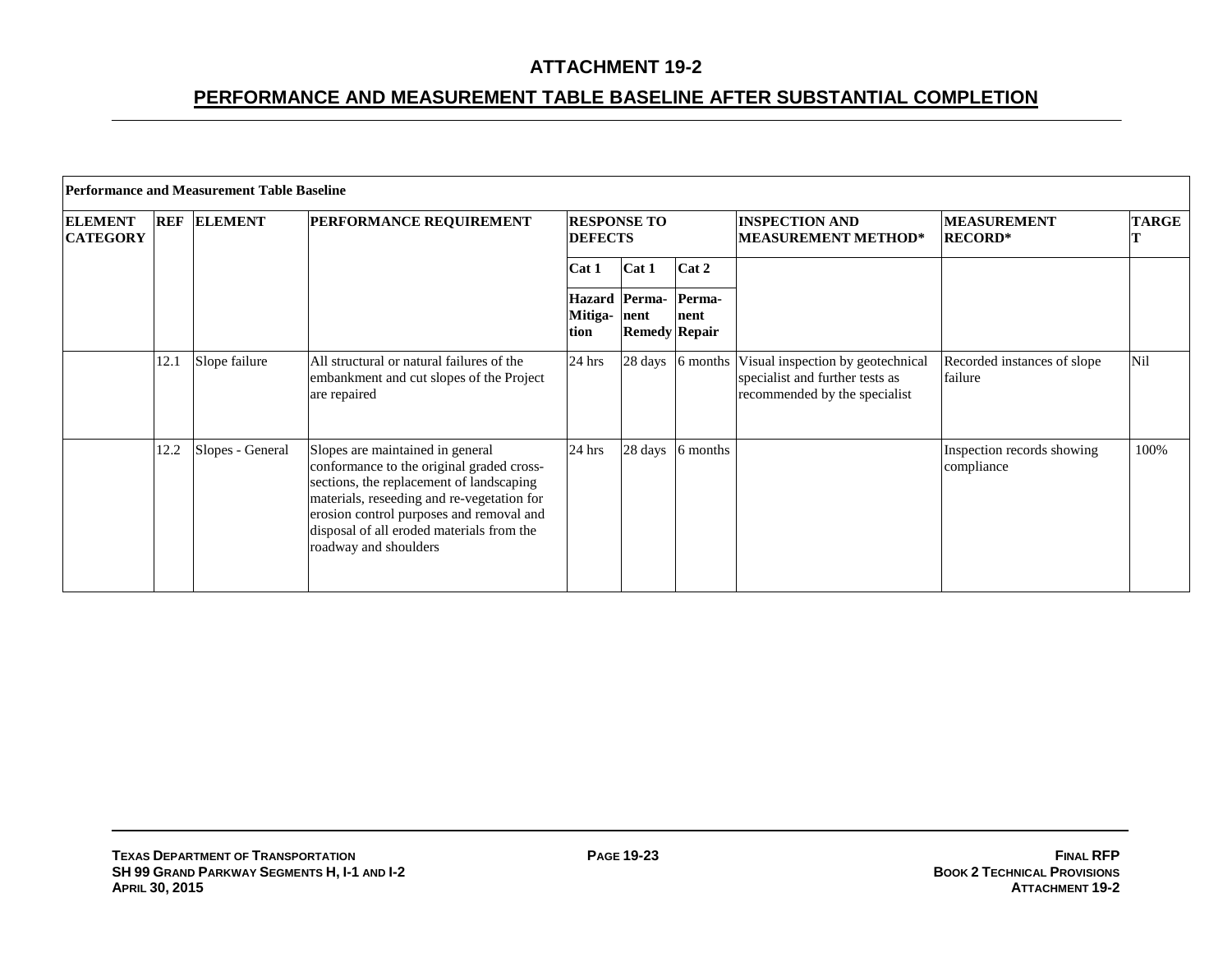|                                   |            | <b>Performance and Measurement Table Baseline</b> |                                                                                                                                                                                                                                                                                                                                                                                                                                                                                                                                                                                                                                                                                                            |                 |                                               |                |                                                     |                                                                                                                                 |                   |
|-----------------------------------|------------|---------------------------------------------------|------------------------------------------------------------------------------------------------------------------------------------------------------------------------------------------------------------------------------------------------------------------------------------------------------------------------------------------------------------------------------------------------------------------------------------------------------------------------------------------------------------------------------------------------------------------------------------------------------------------------------------------------------------------------------------------------------------|-----------------|-----------------------------------------------|----------------|-----------------------------------------------------|---------------------------------------------------------------------------------------------------------------------------------|-------------------|
| <b>ELEMENT</b><br><b>CATEGORY</b> | <b>REF</b> | <b>ELEMENT</b>                                    | <b>PERFORMANCE REQUIREMENT</b>                                                                                                                                                                                                                                                                                                                                                                                                                                                                                                                                                                                                                                                                             | <b>DEFECTS</b>  | <b>RESPONSE TO</b>                            |                | <b>INSPECTION AND</b><br><b>MEASUREMENT METHOD*</b> | <b>MEASUREMENT</b><br><b>RECORD*</b>                                                                                            | <b>TARGE</b><br>т |
|                                   |            |                                                   |                                                                                                                                                                                                                                                                                                                                                                                                                                                                                                                                                                                                                                                                                                            | Cat 1           | Cat 1                                         | Cat 2          |                                                     |                                                                                                                                 |                   |
|                                   |            |                                                   |                                                                                                                                                                                                                                                                                                                                                                                                                                                                                                                                                                                                                                                                                                            | Mitiga-<br>tion | Hazard Perma-<br>nent<br><b>Remedy Repair</b> | Perma-<br>nent |                                                     |                                                                                                                                 |                   |
| <b>13) ITS EQUIPMENT</b>          |            |                                                   |                                                                                                                                                                                                                                                                                                                                                                                                                                                                                                                                                                                                                                                                                                            |                 |                                               |                |                                                     |                                                                                                                                 |                   |
|                                   | 13.1       | <b>ITS</b> Equipment                              | All ITS equipment is fully functional and<br>housing is functioning and free of defects.<br>All equipment and cabinet<br>(i)<br>identification numbers are visible,<br>sites are well drained and access is<br>clear<br>Steps, handrails and accesses are kept<br>(ii)<br>in a good condition<br>(iii) Access to all communication hubs,<br>ground boxes, cabinets and sites is<br>clear<br>(iv) All drainage is operational and all<br>external fixtures and fittings are in a<br>satisfactory condition<br>All communication cable markers,<br>(v)<br>cable joint markers and duct markers<br>are visible and missing markers are<br>replaced<br>Backup power supply system is available at<br>all times | 24 hrs          | 14 days                                       | l month        | Visual inspection                                   | Inspection records showing<br>compliance with requirements<br>for maintenance of ITS<br>equipment in each auditable<br>section. | 100%              |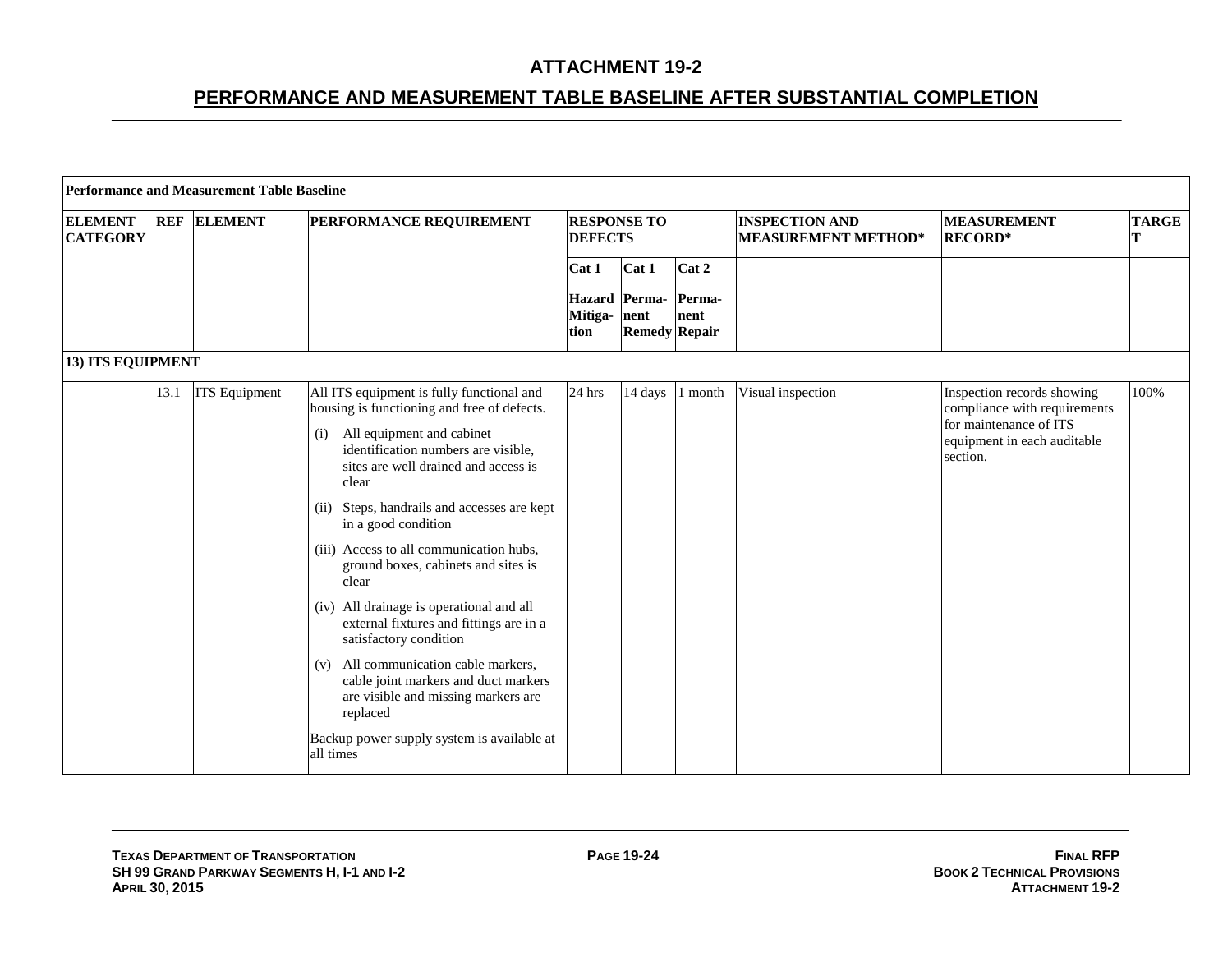| <b>Performance and Measurement Table Baseline</b> |            |                                   |                                                                                                                                                                                                                                                                                                                                                                                  |                                      |                                       |                |                                                     |                                          |              |  |  |
|---------------------------------------------------|------------|-----------------------------------|----------------------------------------------------------------------------------------------------------------------------------------------------------------------------------------------------------------------------------------------------------------------------------------------------------------------------------------------------------------------------------|--------------------------------------|---------------------------------------|----------------|-----------------------------------------------------|------------------------------------------|--------------|--|--|
| <b>ELEMENT</b><br><b>CATEGORY</b>                 | <b>REF</b> | <b>ELEMENT</b>                    | <b>PERFORMANCE REQUIREMENT</b>                                                                                                                                                                                                                                                                                                                                                   | <b>RESPONSE TO</b><br><b>DEFECTS</b> |                                       |                | <b>INSPECTION AND</b><br><b>MEASUREMENT METHOD*</b> | <b>MEASUREMENT</b><br><b>RECORD*</b>     | <b>TARGE</b> |  |  |
|                                                   |            |                                   |                                                                                                                                                                                                                                                                                                                                                                                  | Cat 2<br>Cat 1<br>Cat 1              |                                       |                |                                                     |                                          |              |  |  |
|                                                   |            |                                   |                                                                                                                                                                                                                                                                                                                                                                                  | Mitiga-nent<br>tion                  | Hazard Perma-<br><b>Remedy Repair</b> | Perma-<br>nent |                                                     |                                          |              |  |  |
|                                                   | 13.2       | Dynamic message<br>sign equipment | Dynamic message signs are free from faults<br>such as:<br>Any signal displaying an message<br>(i)<br>which is deemed to be a safety hazard<br>Failure of system to clear sign settings<br>(ii)<br>when appropriate.<br>(iii) 2 or more contiguous sign failures that<br>prevent control office setting strategic<br>diversions<br>Signs displaying an incorrect message.<br>(iv) | 2 hrs                                | $24$ hrs                              | 14 days        | Defect measurement dependent on<br>equipment        | Inspection records showing<br>compliance | 100%         |  |  |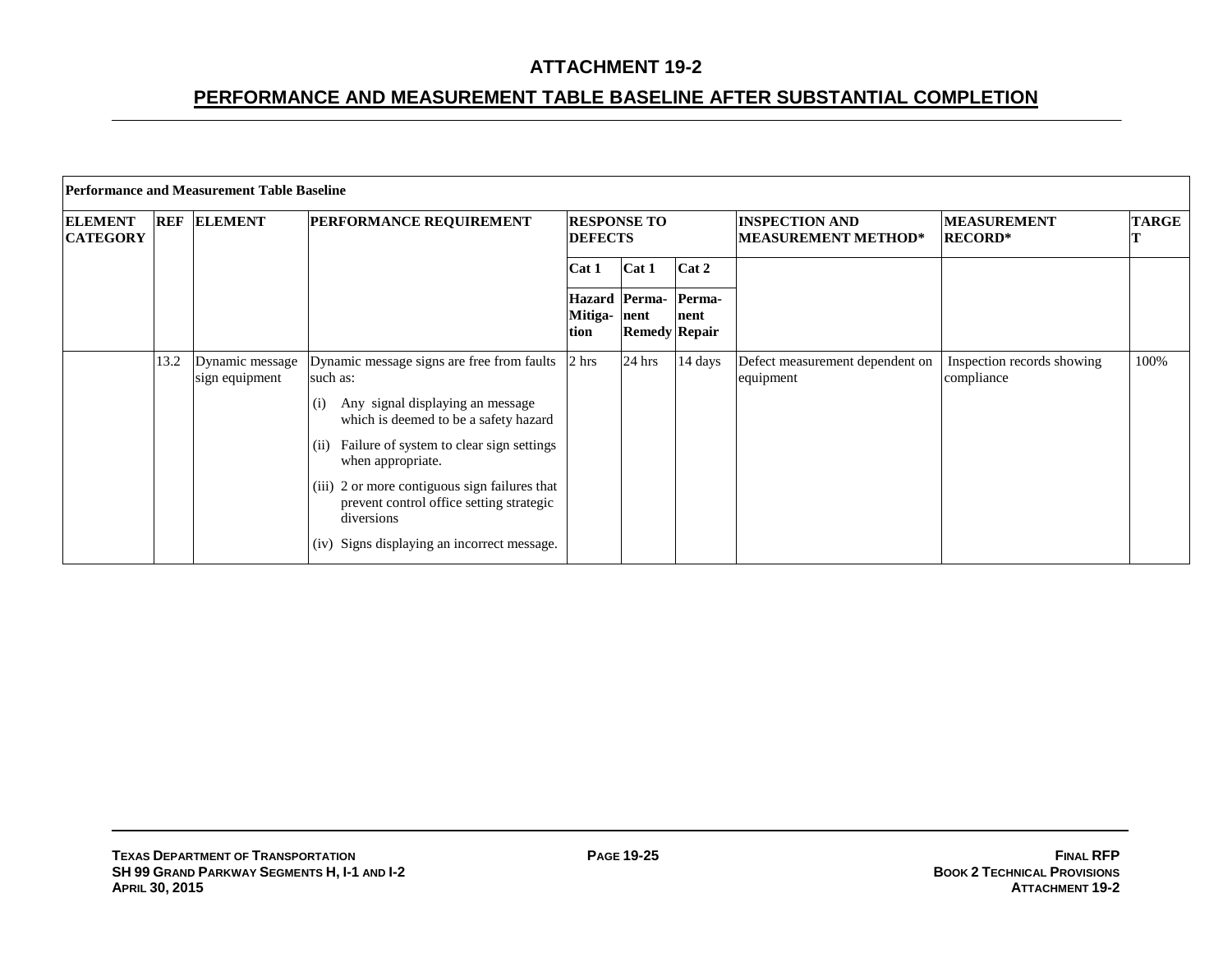| <b>Performance and Measurement Table Baseline</b> |      |                                      |                                                                                                                            |                                       |                      |                |                                                                                                                           |                                          |                   |  |  |
|---------------------------------------------------|------|--------------------------------------|----------------------------------------------------------------------------------------------------------------------------|---------------------------------------|----------------------|----------------|---------------------------------------------------------------------------------------------------------------------------|------------------------------------------|-------------------|--|--|
| <b>ELEMENT</b><br><b>CATEGORY</b>                 |      | <b>REF ELEMENT</b>                   | <b>PERFORMANCE REQUIREMENT</b>                                                                                             | <b>RESPONSE TO</b><br><b>DEFECTS</b>  |                      |                | <b>INSPECTION AND</b><br><b>MEASUREMENT METHOD*</b>                                                                       | <b>MEASUREMENT</b><br><b>RECORD*</b>     | <b>TARGE</b><br>т |  |  |
|                                                   |      |                                      |                                                                                                                            | Cat 1                                 | Cat 1                | Cat 2          |                                                                                                                           |                                          |                   |  |  |
|                                                   |      |                                      |                                                                                                                            | Hazard Perma-<br>Mitiga- nent<br>tion | <b>Remedy Repair</b> | Perma-<br>nent |                                                                                                                           |                                          |                   |  |  |
|                                                   | 13.3 | CCTV equipment                       | CCTV Systems are free from faults that<br>limit the availability of the operators to<br>monitor the area network, such as: | 2 hrs                                 | $24$ hrs             | 14 days        | Defect measurement dependent on<br>equipment                                                                              | Inspection records showing<br>compliance | 100%              |  |  |
|                                                   |      |                                      | Failure of CCTV Systems to provide<br>(i)<br>control offices with access and control<br>of CCTV images                     |                                       |                      |                |                                                                                                                           |                                          |                   |  |  |
|                                                   |      |                                      | Failure of a CCTV camera or its video<br>(ii)<br>transmission system.                                                      |                                       |                      |                |                                                                                                                           |                                          |                   |  |  |
|                                                   |      |                                      | (iii) Failure of a pan / tilt unit or its control<br>system.                                                               |                                       |                      |                |                                                                                                                           |                                          |                   |  |  |
|                                                   |      |                                      | (iv) Moisture ingress onto CCTV camera<br>lens                                                                             |                                       |                      |                |                                                                                                                           |                                          |                   |  |  |
|                                                   |      |                                      | Faults that result in significant<br>(v)<br>degradation of CCTV images                                                     |                                       |                      |                |                                                                                                                           |                                          |                   |  |  |
|                                                   |      | 13.34 Vehicle detection<br>equipment | All equipment free of defects and<br>operational problems such as;                                                         | 2 hrs                                 | 24 hrs               | 1 month        | Defect measurement dependent on<br>equipment                                                                              | Inspection records showing<br>compliance | 100%              |  |  |
|                                                   |      |                                      | Inoperable loops.<br>(i)                                                                                                   |                                       |                      |                | Traffic detector loops:                                                                                                   |                                          |                   |  |  |
|                                                   |      |                                      | Malfunctioning camera controllers.<br>(ii)                                                                                 |                                       |                      |                | Loop circuit's inductance to be $>$<br>50 and $<$ 1,000 micro henries.<br>Insulation resistance to be $> 50$<br>meg ohms. | Instances of loops out of                | Nil               |  |  |
|                                                   |      |                                      |                                                                                                                            |                                       |                      |                |                                                                                                                           | compliance                               |                   |  |  |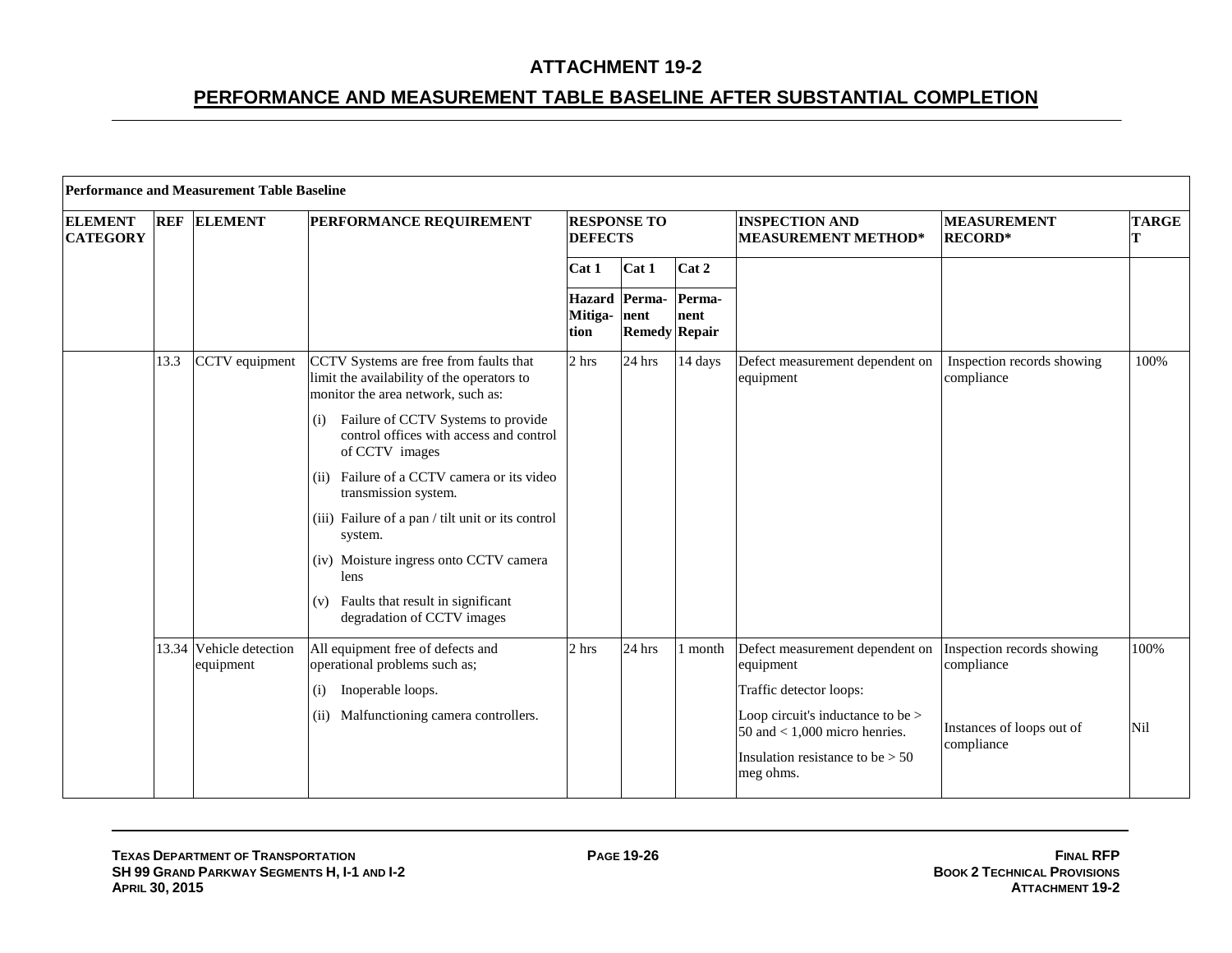|                                   |      | <b>Performance and Measurement Table Baseline</b> |                                                                                                                                       |                                      |                                        |                |                                                                                                            |                                               |                   |
|-----------------------------------|------|---------------------------------------------------|---------------------------------------------------------------------------------------------------------------------------------------|--------------------------------------|----------------------------------------|----------------|------------------------------------------------------------------------------------------------------------|-----------------------------------------------|-------------------|
| <b>ELEMENT</b><br><b>CATEGORY</b> |      | <b>REF ELEMENT</b>                                | PERFORMANCE REQUIREMENT                                                                                                               | <b>RESPONSE TO</b><br><b>DEFECTS</b> |                                        |                | <b>INSPECTION AND</b><br><b>MEASUREMENT METHOD*</b>                                                        | <b>MEASUREMENT</b><br><b>RECORD*</b>          | <b>TARGE</b><br>т |
|                                   |      |                                                   |                                                                                                                                       | Cat 1                                | Cat 1                                  | Cat 2          |                                                                                                            |                                               |                   |
|                                   |      |                                                   |                                                                                                                                       | <b>Hazard</b><br>Mitiga-<br>tion     | Perma-<br>nent<br><b>Remedy Repair</b> | Perma-<br>nent |                                                                                                            |                                               |                   |
|                                   |      | 14) TOLLING Facilities and Buildings (Not Used)   |                                                                                                                                       |                                      |                                        |                |                                                                                                            |                                               |                   |
| 15) AMENITY                       |      |                                                   |                                                                                                                                       |                                      |                                        |                |                                                                                                            |                                               |                   |
|                                   | 15.1 | Graffiti                                          | Graffiti is removed in a manner and using<br>materials that restore the surface to a like<br>appearance similar to adjoining surfaces | 24 hrs                               |                                        |                | 28 days 6 months All graffiti is considered a<br>Category 1 defect                                         | Inspection records showing<br>compliance      | 100%              |
|                                   | 15.2 | Animals                                           | All dead or injured animals are removed                                                                                               | 2 hrs                                | N/A                                    | N/A            | Visual inspection                                                                                          | No dead or injured animals                    | 100%              |
|                                   | 15.3 | Abandoned<br>vehicles and<br>equipment            | All abandoned vehicles and equipment are<br>removed                                                                                   | 1 <sub>hr</sub>                      | 24 hrs                                 | N/A            | Visual inspection                                                                                          | No abandoned vehicles or<br>equipment present | 100%              |
| 16) SNOW AND ICE CONTROL          |      |                                                   |                                                                                                                                       |                                      |                                        |                |                                                                                                            |                                               |                   |
|                                   | 16.1 | <b>Travel lanes</b>                               | Maintain travel way free from snow and ice                                                                                            | 2hrs                                 | N/A                                    | N/A            | Maximum 1hr response time to<br>complete manning and loading of<br>spreading vehicles                      | Inspection records showing<br>compliance      | 100%              |
|                                   |      |                                                   |                                                                                                                                       |                                      |                                        |                | Maximum 2 hrs from departure<br>from loading point to complete<br>treatment and return to loading<br>point |                                               |                   |
|                                   |      |                                                   |                                                                                                                                       |                                      |                                        |                | Maximum 1 hr response time for                                                                             |                                               |                   |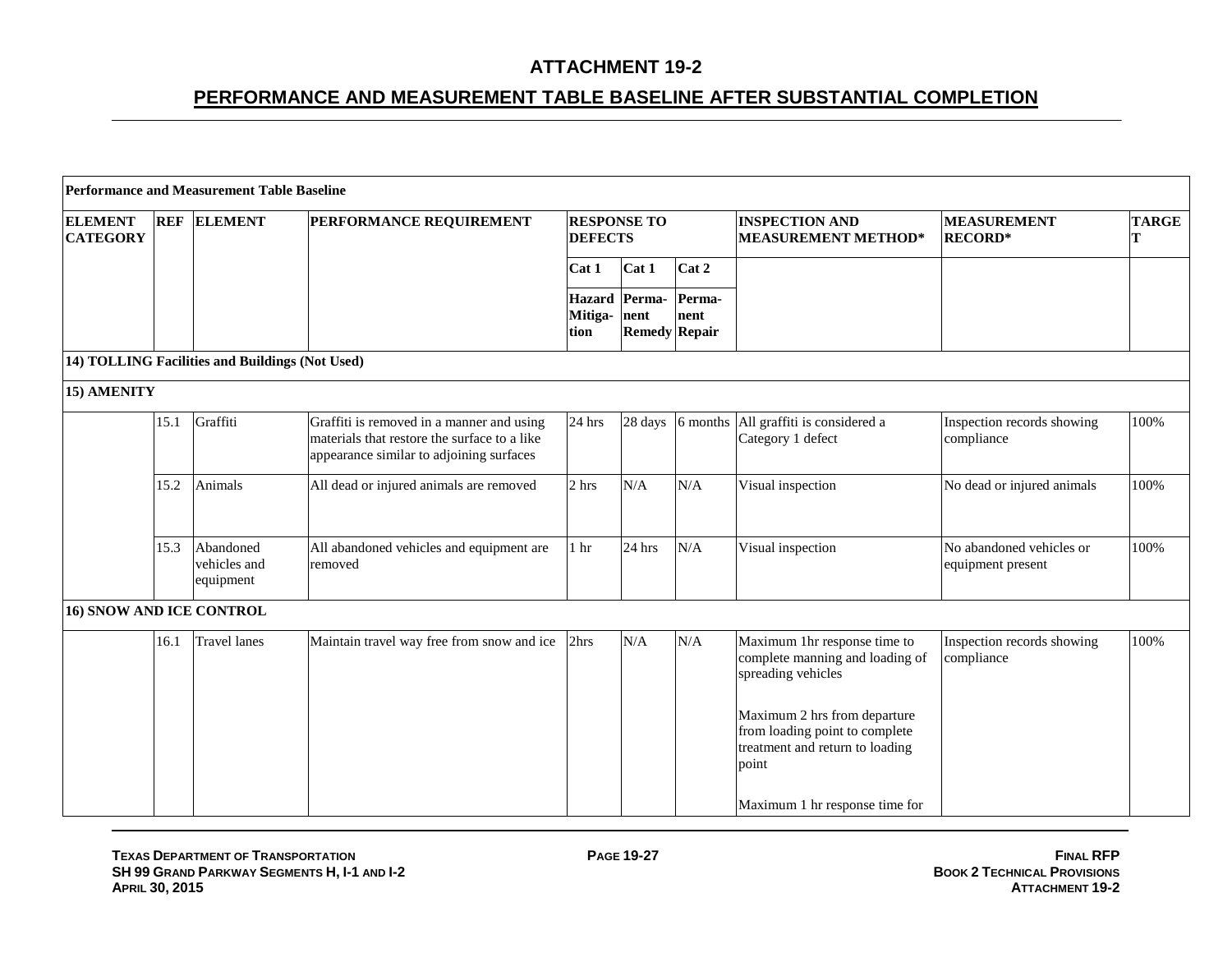|                                   |      | <b>Performance and Measurement Table Baseline</b> |                                                                                                                                                                                                             |                                      |                                        |                |                                                                                                                                |                                          |              |
|-----------------------------------|------|---------------------------------------------------|-------------------------------------------------------------------------------------------------------------------------------------------------------------------------------------------------------------|--------------------------------------|----------------------------------------|----------------|--------------------------------------------------------------------------------------------------------------------------------|------------------------------------------|--------------|
| <b>ELEMENT</b><br><b>CATEGORY</b> |      | <b>REF ELEMENT</b>                                | PERFORMANCE REQUIREMENT                                                                                                                                                                                     | <b>RESPONSE TO</b><br><b>DEFECTS</b> |                                        |                | <b>INSPECTION AND</b><br><b>MEASUREMENT METHOD*</b>                                                                            | <b>MEASUREMENT</b><br><b>RECORD*</b>     | <b>TARGE</b> |
|                                   |      |                                                   |                                                                                                                                                                                                             | Cat 1                                | Cat 1                                  | Cat 2          |                                                                                                                                |                                          |              |
|                                   |      |                                                   |                                                                                                                                                                                                             | <b>Hazard</b><br>Mitiga-<br>tion     | Perma-<br>nent<br><b>Remedy Repair</b> | Perma-<br>nent |                                                                                                                                |                                          |              |
|                                   |      |                                                   |                                                                                                                                                                                                             |                                      |                                        |                | snow and ice clearance vehicles to<br>depart from base                                                                         |                                          |              |
|                                   | 16.2 | Weather<br>forecasting                            | Weather forecast information is obtained<br>and assessed and appropriate precautionary<br>treatment is carried out to prevent ice<br>forming on the travel way                                              | 2hrs                                 | N/A                                    | N/A            | Operations plan details the process<br>and procedures in place and<br>followed                                                 | Inspection records showing<br>compliance | 100%         |
|                                   | 16.3 | Operational plans                                 | Operate snow and ice clearance plans to<br>maintain traffic flows during and after<br>precipitation resulting in snowfall or ice and<br>restore the travel way to a clear condition as<br>soon as possible. | 2hrs                                 | N/A                                    | N/A            | Operations plan details the process<br>and procedures in place and<br>followed                                                 | Inspection records showing<br>compliance | 100%         |
| 17) INCIDENT RESPONSE             |      |                                                   |                                                                                                                                                                                                             |                                      |                                        |                |                                                                                                                                |                                          |              |
|                                   | 17.1 | General                                           | Respond to Incidents in accordance with the<br><b>MMP</b>                                                                                                                                                   | 1 <sub>hr</sub>                      | N/A                                    | N/A            | Response times met for 98% of<br>Incidents measured on a 1 year<br>rolling basis.<br>No complaints from Emergency<br>Services. | Inspection records showing<br>compliance | 100%         |
|                                   | 17.2 | Hazardous<br>Materials                            | For any Hazardous Materials spills, comply<br>with the requirements of the MMP.                                                                                                                             | 1 <sub>hr</sub>                      | N/A                                    | N/A            | MMP details the process and<br>procedures in place and followed.                                                               | Inspection records showing<br>compliance | 100%         |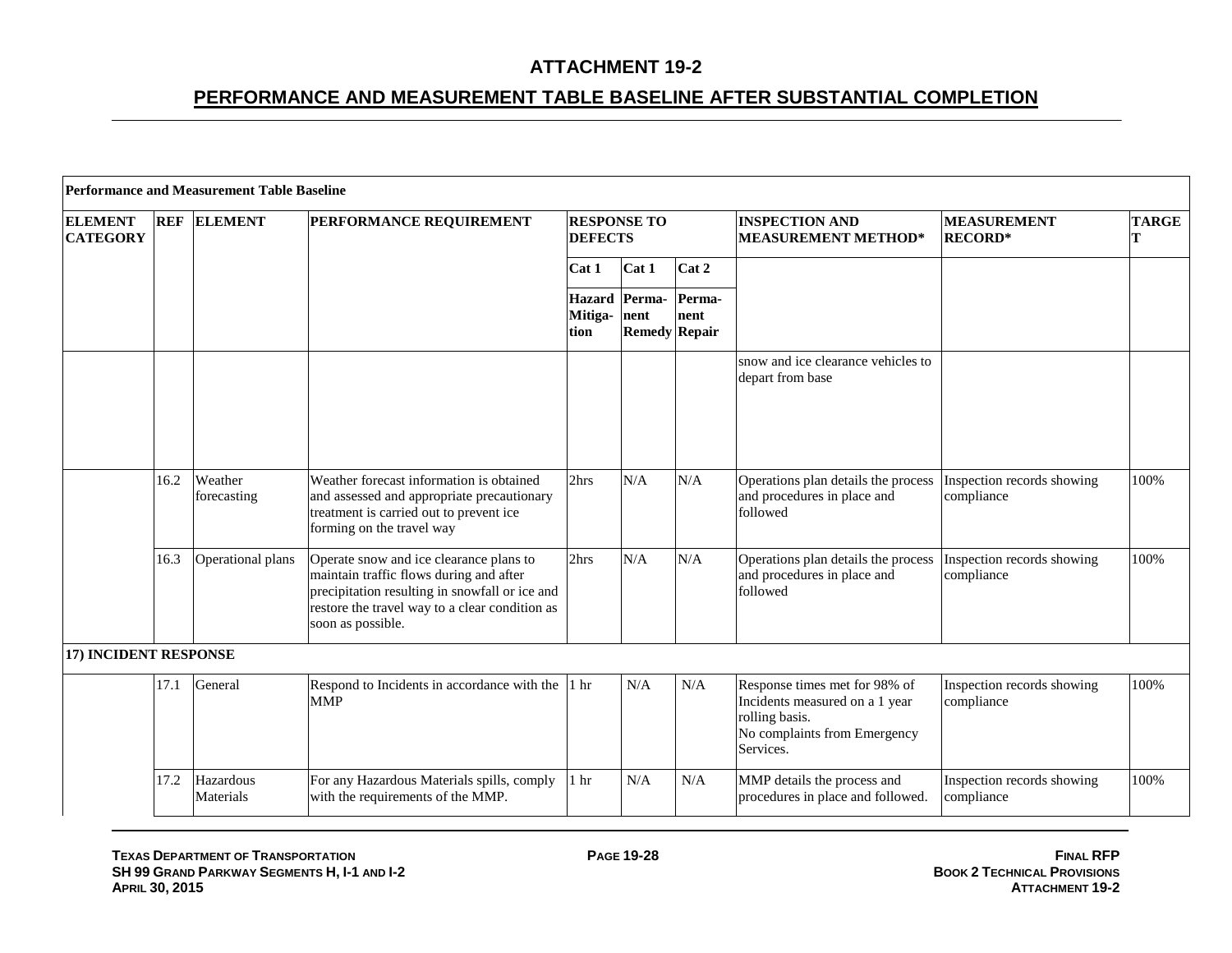|                                   |      | <b>Performance and Measurement Table Baseline</b> |                                                                                                                                                                                         |                                      |                                               |                |                                                                                                                                                                                                                                                                                                                                                                                             |                                                    |              |
|-----------------------------------|------|---------------------------------------------------|-----------------------------------------------------------------------------------------------------------------------------------------------------------------------------------------|--------------------------------------|-----------------------------------------------|----------------|---------------------------------------------------------------------------------------------------------------------------------------------------------------------------------------------------------------------------------------------------------------------------------------------------------------------------------------------------------------------------------------------|----------------------------------------------------|--------------|
| <b>ELEMENT</b><br><b>CATEGORY</b> |      | <b>REF ELEMENT</b>                                | PERFORMANCE REQUIREMENT                                                                                                                                                                 | <b>RESPONSE TO</b><br><b>DEFECTS</b> |                                               |                | <b>INSPECTION AND</b><br><b>MEASUREMENT METHOD*</b>                                                                                                                                                                                                                                                                                                                                         | <b>MEASUREMENT</b><br><b>RECORD*</b>               | <b>TARGE</b> |
|                                   |      |                                                   |                                                                                                                                                                                         | Cat 1                                | Cat 1                                         | Cat 2          |                                                                                                                                                                                                                                                                                                                                                                                             |                                                    |              |
|                                   |      |                                                   |                                                                                                                                                                                         | Mitiga-<br>tion                      | Hazard Perma-<br>nent<br><b>Remedy Repair</b> | Perma-<br>nent |                                                                                                                                                                                                                                                                                                                                                                                             |                                                    |              |
|                                   | 17.3 | Structural<br>assessment                          | Evaluate structural damage to structures and<br>liaise with Emergency Services to ensure<br>safe working in clearing the Incident                                                       | 1 <sub>hr</sub>                      | $\rm N/A$                                     | N/A            | Inspections and surveys as<br>required by Incident                                                                                                                                                                                                                                                                                                                                          | Incident reports showing<br>compliance             | 100%         |
|                                   | 17.4 | Temporary and<br>permanent remedy                 | Propose and implement temporary measures<br>or permanent repairs to Defects arising from<br>the Incident.<br>Ensure the structural safety of any structures<br>affected by the Incident | 24 hrs                               | 28 days                                       | N/A            | Review and inspection of the<br>Incident site                                                                                                                                                                                                                                                                                                                                               | Auditable inspection records<br>showing compliance | 100%         |
| <b>18) CUSTOMER RESPONSE</b>      |      |                                                   |                                                                                                                                                                                         |                                      |                                               |                |                                                                                                                                                                                                                                                                                                                                                                                             |                                                    |              |
|                                   | 18.1 | Response to<br>inquiries                          | Timely and effective response to customer<br>inquiries and complaints.                                                                                                                  | 48 hrs                               | 28 days                                       | N/A            | Contact the customer within 48<br>hours following initial customer<br>inquiry.<br>All work resulting from customer<br>requests is scheduled within 48<br>hours of customer contact.<br>Follow-up contact with the<br>customer within 72 hours of initial<br>inquiry.<br>All customer concerns/requests are<br>resolved to TxDOT's satisfaction<br>within 2 weeks of the initial<br>inquiry. | Number of responses within<br>specified times      | 100%         |